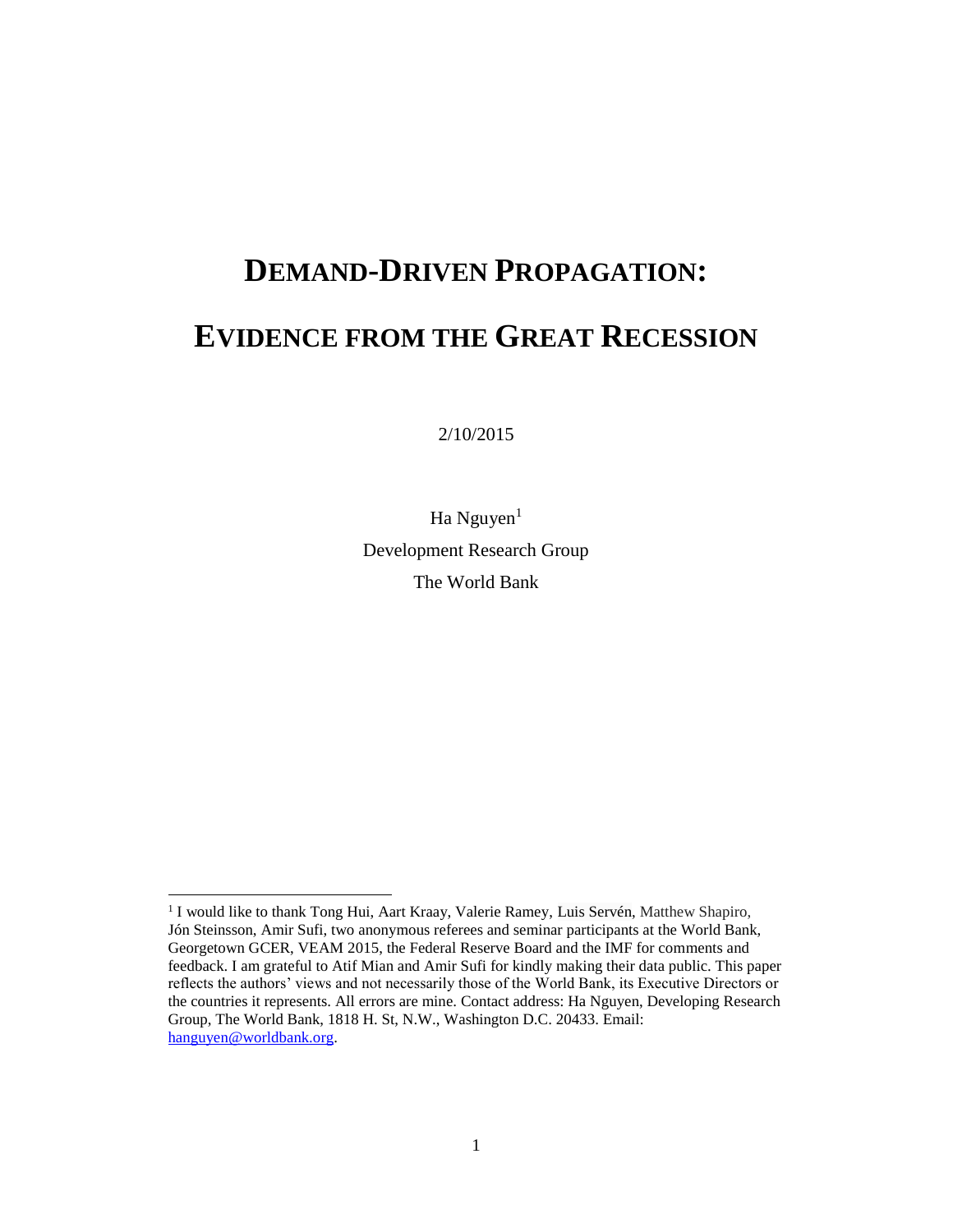### **ABSTRACT**

This paper presents evidence for the demand-driven propagation of job losses in the U.S. during the Great Recession. Using county-level tradable job losses (driven by declines in aggregate demand) as an instrument, it shows that retail and restaurant employment fell by 0.34% for every 1% job losses in the rest of the county's economy. The finding is not driven by the collapse in house price, or by credit supply problems. In addition, the spillover is more severe for more incomeelastic retail and restaurant industries, which strengthens the argument for the demand-driven propagation.

JEL code: E24, E62

Keyword: Demand-driven propagation, Great Recession, job losses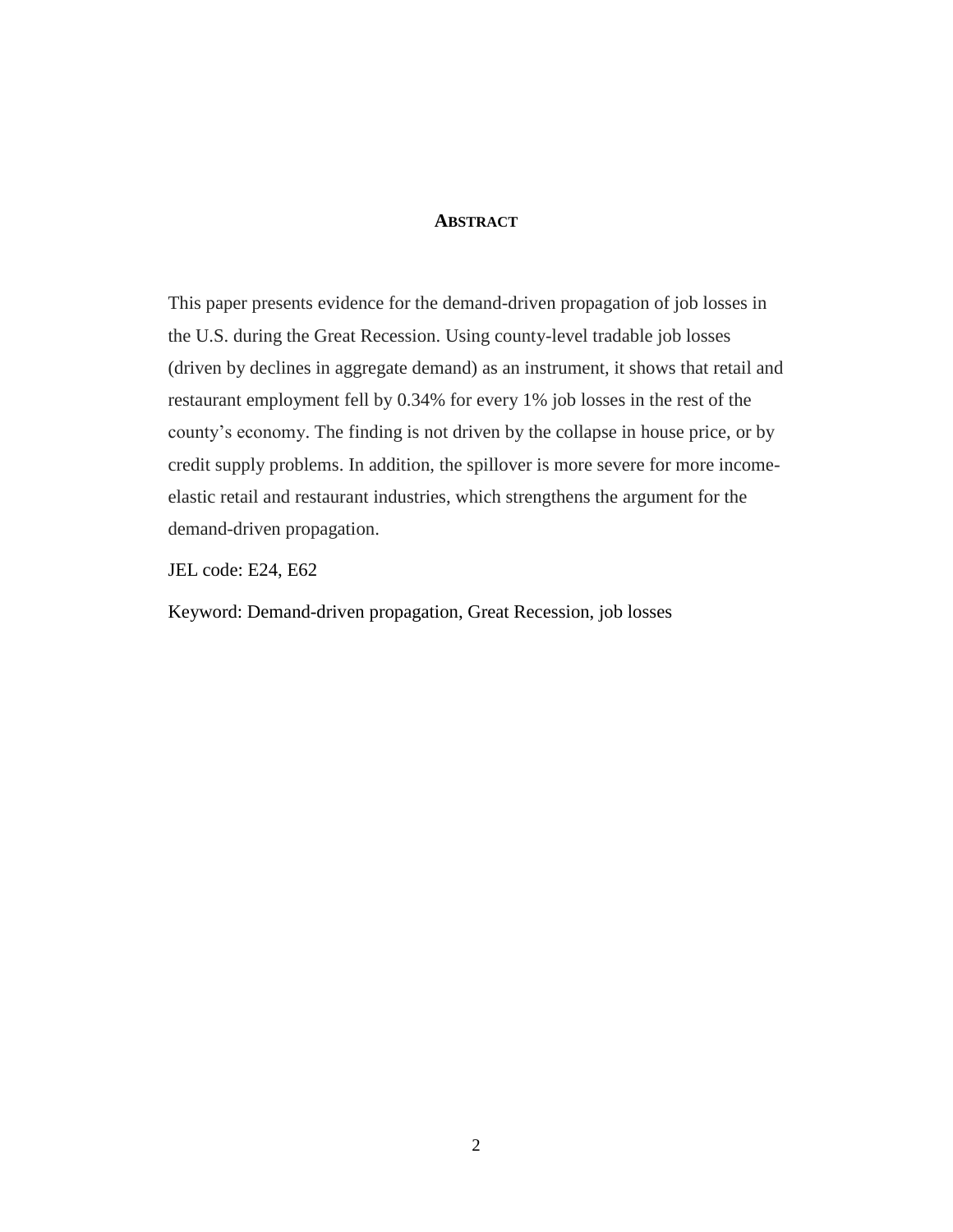#### **1. INTRODUCTION**

Economists and policy makers have been concerned about downward demand spirals in recessions- the idea that initial job losses can lead to additional cuts in consumption, and as a consequence, further job losses. Since the start of the Great Recession, the concern has been raised again by many economists. Paul Krugman, for example, at the height of the economic crisis, argued that "*rising unemployment will lead to further cuts in consumer spending. Weak consumer spending will lead to cutbacks in business investment plans. And the weakening economy will lead to more job cuts, provoking a further cycle of contraction…To pull us out of this downward spiral, the federal government will have to provide economic stimulus in the form of higher spending and greater aid to those in distress*" (New York Times, November 14, 2008).

This paper provides empirical evidence to support the demand-driven propagation channel during the Great Recession. In particular, it shows that in a county, unemployment in retail and restaurants (RR), was caused by job losses in the rest of the county's economy, which comprises of tradable, construction and other services (TCS). To address endogeneity issue, I use a Bartik instrument (Bartik, 1991), which captures a county's tradable job losses driven by declines in aggregate demand, to instrument for job losses in the rest of the county's economy. I find that a 1% decrease in TCS employment causes a 0.28% to 0.34% decrease in retail and restaurant employment between 2007 and 2010. This could arguably be caused by laid-off workers cutting their consumption, consequently hurting local retailers and restaurants.

There has been little empirical evidence so far to support the demand propagation channel. This is partly because it is very difficult to separate different rounds of job losses in the data. In other words, we are not certain if one's job loss causes others' job losses, or the other way around. For example, laid-off automobile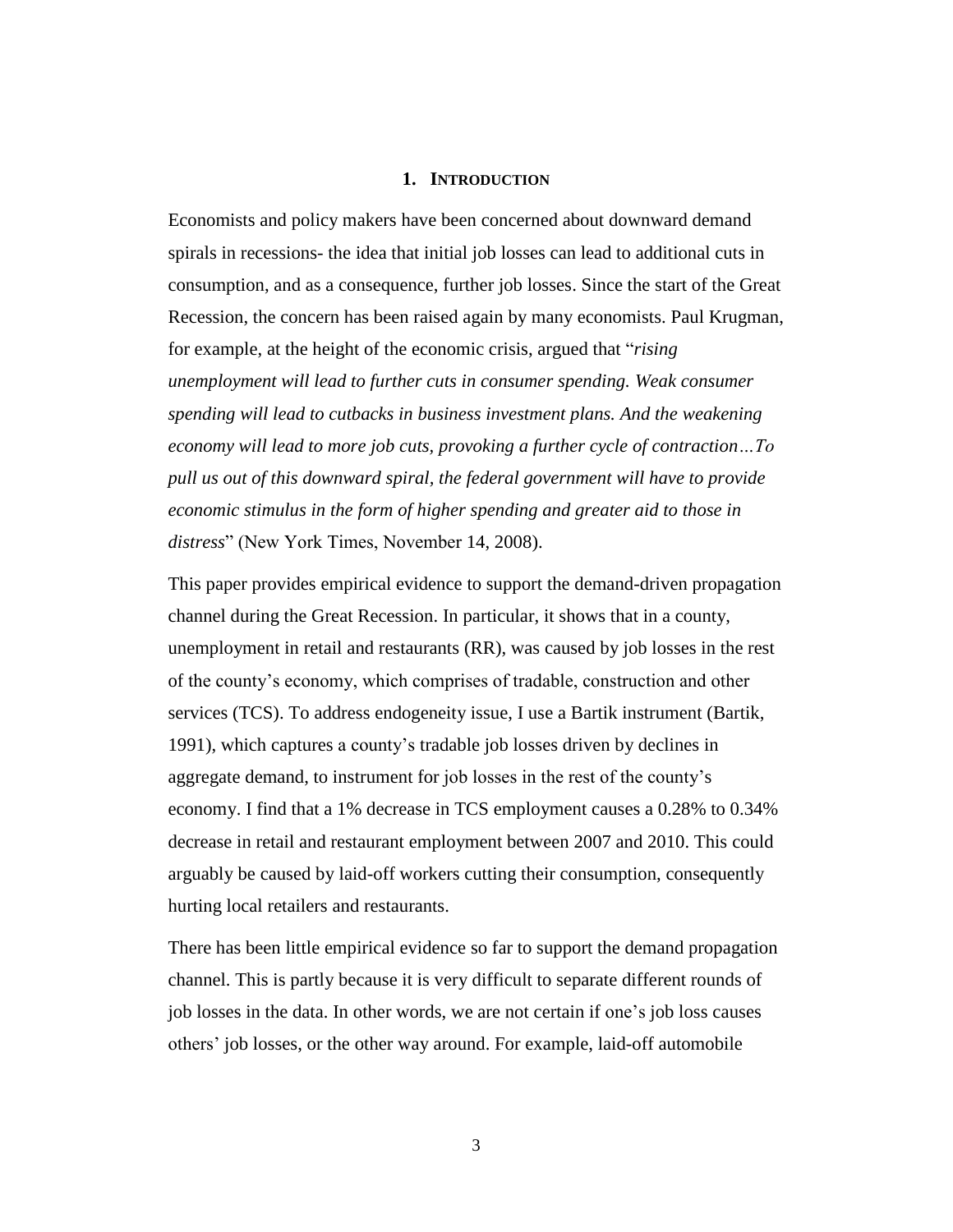workers could postpone purchasing new TV sets, and cut back their restaurant meals. If this were the case, restaurant workers would then lose their jobs and would no longer be able to afford new cars, which would affect the jobs of automobile workers. The impacts of unemployment are intertwined, occur at the same time, and are difficult to separate.

This paper overcomes the difficulty by using a Bartik instrument. As will be clearer in the identification strategy section, the Bartik instrument captures *a county's tradable job losses that are only driven by declines in U.S.'s tradable aggregate demand*, and not by county-specific issues. Since there are more than 3000 counties in the U.S, the U.S.'s tradable aggregate demand is largely exogenous to a county, that is, it is little affected by county-specific fundamentals. This implies that reverse causality and county-specific omitted variable problems are not likely at play.

A county's Bartik instrument in the Great Recession is determined by (1) how exposed the county was to tradable industries, and (2) how those tradable industries' aggregate demand fell. Let's take Elkhart County- Indiana, as an example. Elkhart County is best known for producing recreation vehicles (RV). It has been referred to as the "RV Capital of the World". Before the recession, one in every four jobs in Elkhart was tied to the service or manufacturing of RV and component parts. The county suffered badly when the recession hit, and demand for recreational vehicles in the U.S. came to a halt. The county's unemployment rate reached 18.8% in April 2009 -- the highest in the nation at the time. The job losses in the RV industry came as a shock to the county; they were driven by the county's pre-existing exposure to the RV industry, and by the massive collapse of RV demand.

The Bartik instrument is then used to instrument for the county's job losses in tradable, construction, and other services (TCS). Note that TCS and retail and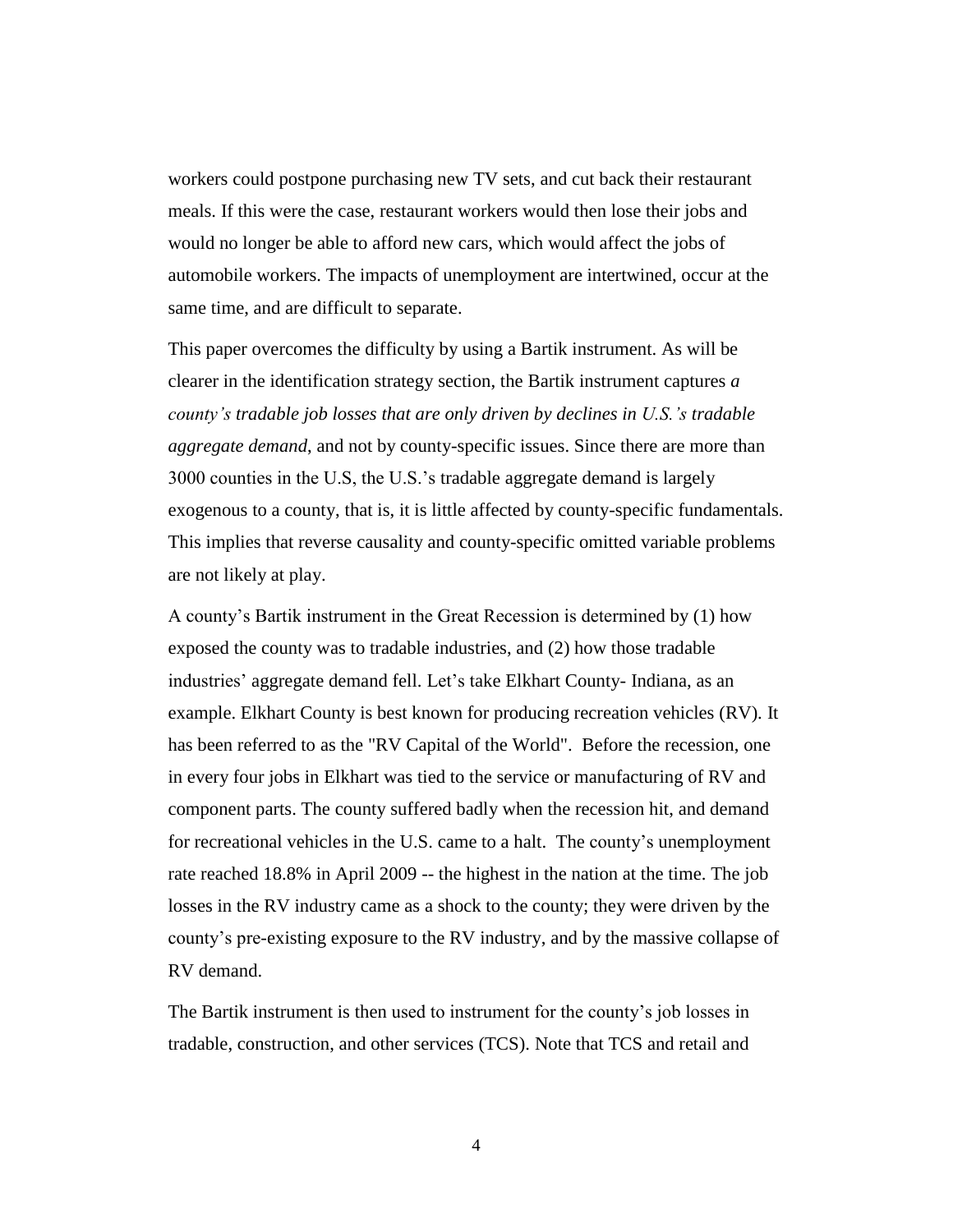restaurants (RR) cover the whole economy. I am going to be agnostic about how tradable job losses spill over to TCS job losses. Several possible spillover mechanisms could be at play. It could be demand-driven (e.g., laid off tradable workers stop going to theaters). It could be via input-output linkages (e.g., shut down factories stop hiring private security firms, see Nguyen and Rezaei (2015) for a study). It is even possible that job losses in tradable industries lead to job gains in TCS, as now we have more laid off tradable workers looking for jobs. I nevertheless do not take a stand on the mechanisms of the propagation.

Finally, I estimate the impact of the *instrumented* TCS job losses on the job losses in retail and restaurants, and argue that the estimated impact reflects the demanddriven mechanism. Following Mian and Sufi (2014), retail and restaurant job growth is chosen as the outcome variable because these sectors represent end consumption, that is, they are not inputs into production processes. In addition, I find that negative spillovers from TCS job losses are stronger and more statistically significant for more income-elastic RR industries than for less income-elastic ones. This finding strengthens the argument for demand-driven spillovers.

I do not find evidence for nominal wage declines in retail and restaurant sectors. More precisely, counties that were more exposed to tradable industries did not see their nominal retail and restaurant wages drop more during the Great Recession. This is an evidence against the reallocation of labor from TCS to RR. Since the wage adjustment was not in place, the quantity of RR labor has to fall to cope with the collapse in demand.

Particular attention is paid to competing channels. First, I argue that the propagation of job losses is not driven by a collapse in house prices, a prominent factor in the Great Recession. Additionally, the relationship is not driven by the credit channel, i.e., the possibility that the negative spillover from TCS job losses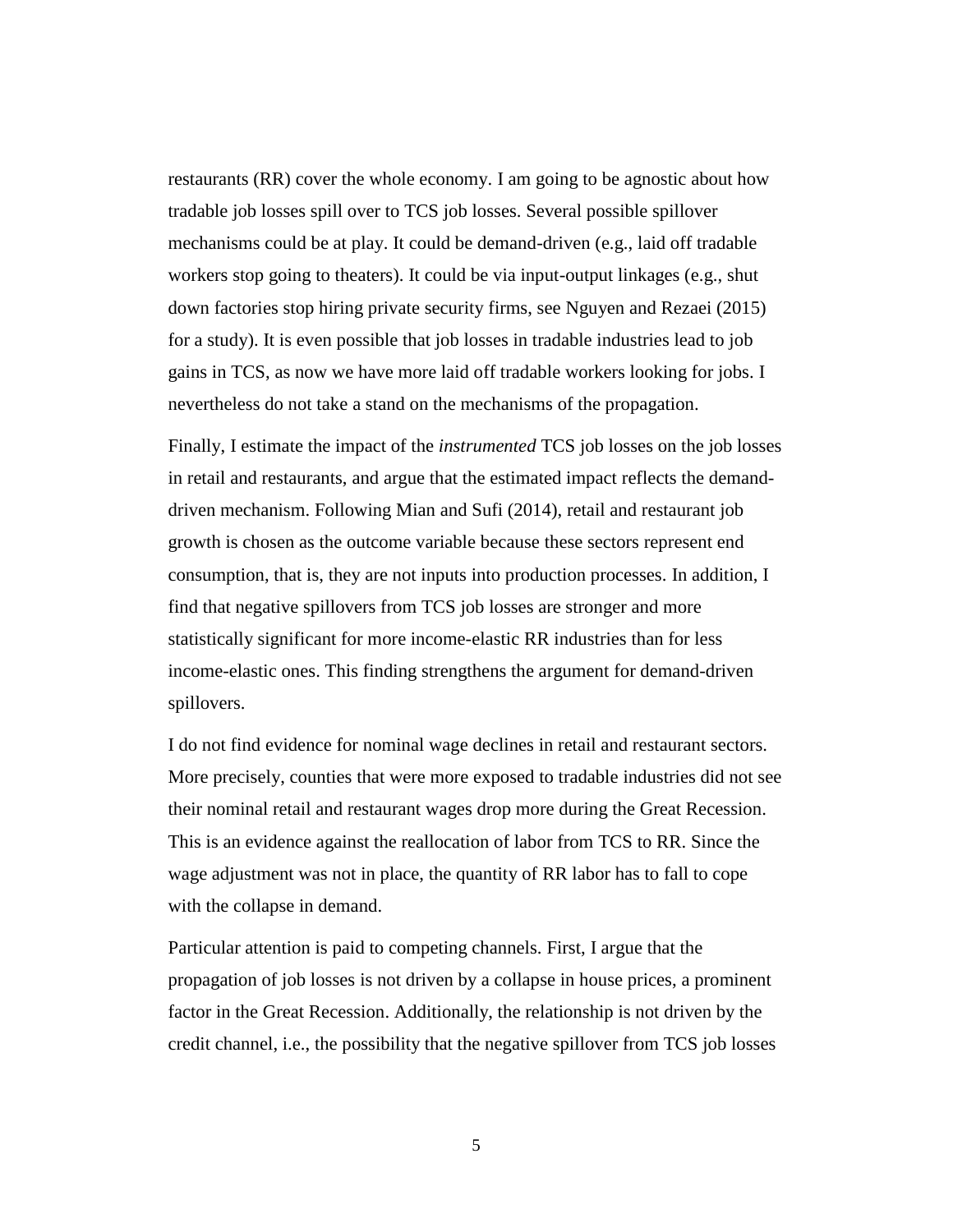to RR job losses is due to credit supply issues. For example, underwater tradable firms may default to local banks, who would then be unable to provide credit to RR firms. However, I show econometrically that this is not the case.

The paper is organized as follows: section 2 provides a literature review; section 3 discusses the data; section 4 presents a model and the identification strategy in details; section 5 reports the main results; section 6 discusses alternative hypotheses; finally, section 7 concludes.

#### **2. LITERATURE REVIEW**

Recent literature has increasingly focused on the role of demand in the Great Recession. On the empirical front, a series of papers by Atif Mian, Amir Sufi and other co-authors show that in counties that have higher pre-crisis household leverage, consumption cuts and employment losses during the crisis are higher (Mian and Sufi, 2010; Mian, Sufi and Rao, 2013; Mian and Sufi 2014; Mian, Sufi and Trebbi, 2015). This is because when house price slumps, deleveraging households have to cut consumption, which leads to job losses. This paper takes the demand channel one step further. While Mian and Sufi's papers discuss the job losses due to deleveraging households, this paper focuses instead on the spillovers from TCS job losses to RR job losses, and argues this as evidence for demand propagation in the Great Recession.

This paper is also related to a large, and hotly debated, literature on fiscal multipliers. Estimated fiscal multipliers vary widely (see Ramney, 2011 for a literature review). Many have found multipliers that are smaller than one, and potentially close to zero, while others have found substantially larger multipliers.<sup>2</sup>

 $\overline{\phantom{a}}$ 

<sup>&</sup>lt;sup>2</sup> For the U.S., Barro and Redlick (2011) find that the multiplier for temporary defense spending is 0.4-0.5 contemporaneously and 0.6-0.7 over two years. Ramney (2011) uses a narrative approach to construct U.S. government spending news variables, and obtains the multipliers in the range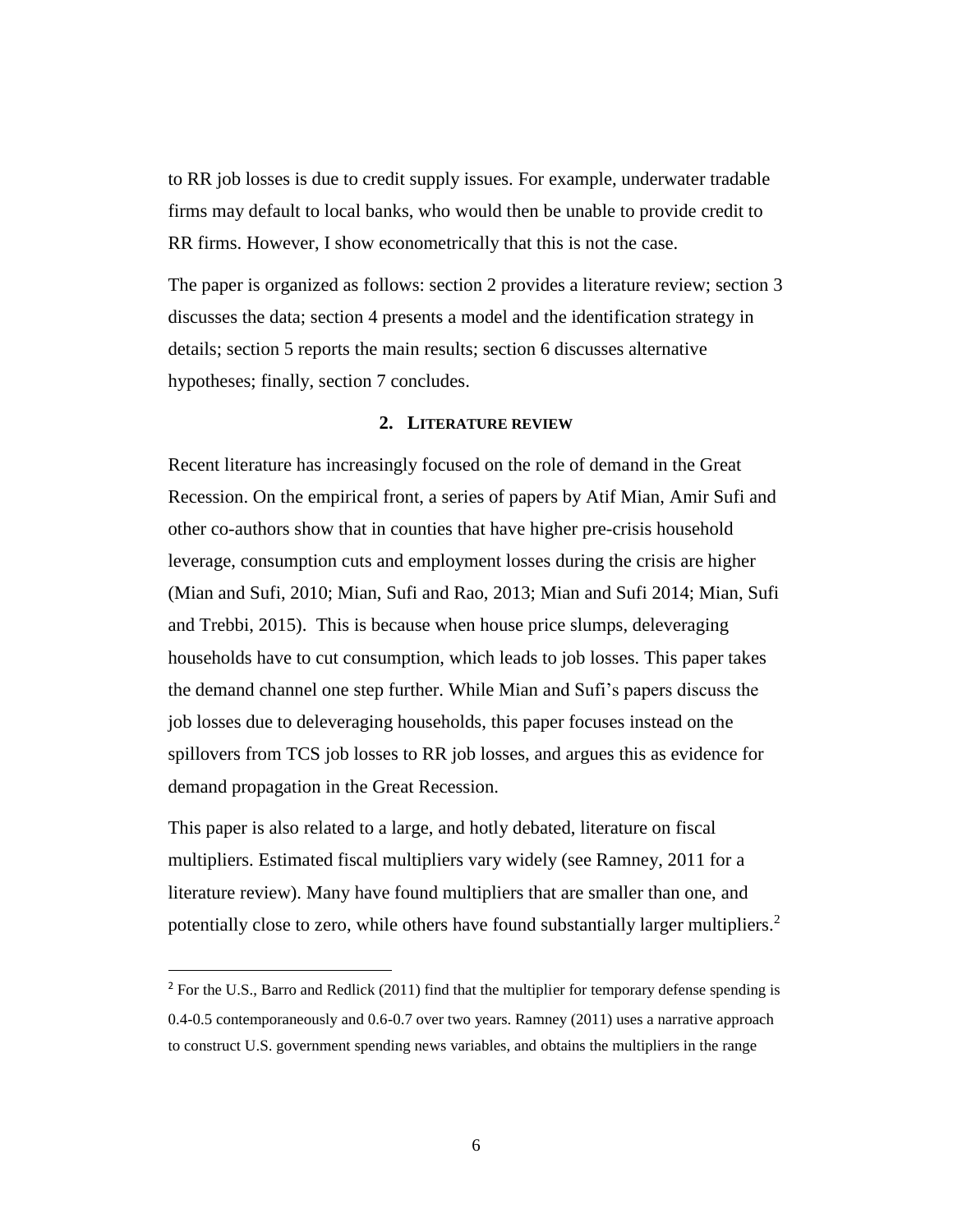If downward demand-driven spiral exists as shown in this paper, this lends support to demand-stabilizing fiscal policies. The finding of my paper, therefore, is consistent with large rather than small fiscal multipliers.

The literature has also provided some theoretical foundation for demand-driven propagation. Early sticky-price models emphasize the role of aggregate demand as a key driver of the business cycle (see, e.g., Christiano, Eichenbaum and Evans, 2005; Galı, 2010; Woodford, 2003). More recently, theoretical papers, motivated by the crisis, discuss the aggregate demand effects. Eggertsson and Krugman (2012) build a simple new Keynesian model of debt-driven slumps, in which deleveraging agents depress aggregate demand. The paradox of thrift, a multiplier and demand propagation emerge naturally from their model. Guerrieri and Lorenzoni (2011) model an economy's responses to an unexpected, permanent tightening of borrowing capacity. In that environment, constrained consumers are forced to repay their debt, and unconstrained consumers increase their precautionary savings. This depresses the interest rate and causes output loss. Heathcote and Perri (2015) focus on self-fulfilling unemployment. In their model, since households expect high employment, they have strong precautionary incentives to cut spending, making the expectation of high employment a reality.

Related to the theme of this paper, Autor et al (2013) and Acemoglu et al (2015) analyze long-term local impacts of trade competition. They show that import

 $\overline{\phantom{a}}$ 

from 0.6 to 1.2. Nakamura and Steinsson (2014) exploit regional variations in military buildups to estimate the multiplier of military procurement in the range of 1.4-1.9. In Serrato and Wingender (2014) and Shoah (2015), the estimated multipliers are as high as 1.88 and 2.12. More recently, Kraay (2012, 2014) use World Bank lending to low-income countries as an instrument to arrive at the estimated fiscal multiplier of around 0.4 to 0.5.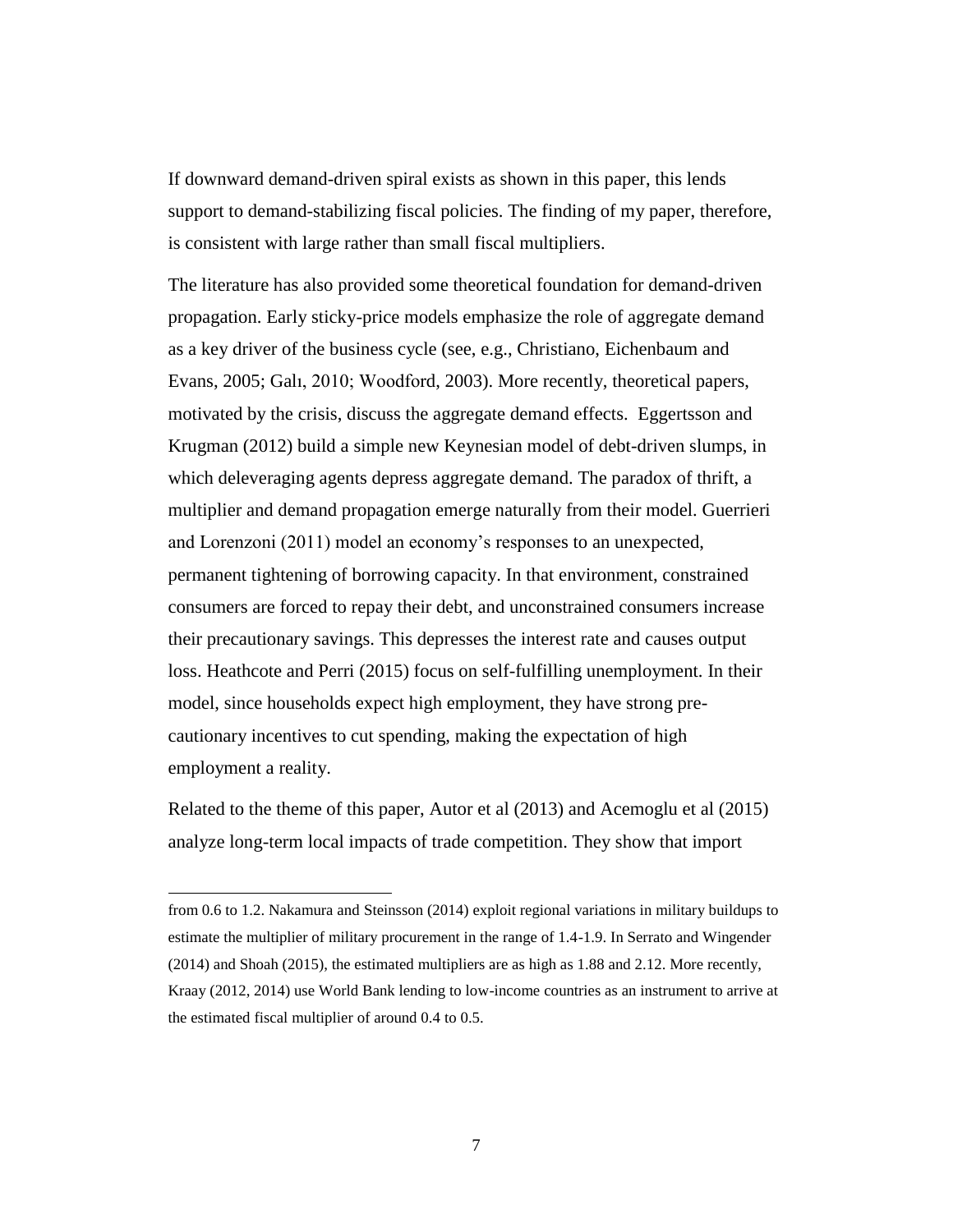competition from China depresses manufacturing jobs in the U.S., but there is no significant spillover effect to non-manufacturing job losses. Their finding differs to mine, probably because of two reasons. First, the impact of import competition is more gradual and less intense than the impact of the demand collapse in the Great Recession. Second, the timeframe they consider is longer (i.e., from 1990 to 2007), which could allow for wage and sector adjustments. Indeed, Autor et al (2013) find that nonmanufacturing wages fall in areas that house importcompeting manufacturing industries. They consider this as evidence for a "*combination of a negative demand shocks and positive shocks to nonmanufacturing labor supply, as workers leaving manufacturing seek jobs outside of the sector*" (Autor et al, 2013, page 2148). In contrast, during the Great Recession, I find that local waged tend to be sticky, a result also found in Mian and Sufi (2014). The swift and dramatic demand collapse during the Great Recession might have prevented local labor markets from adjusting.

Finally is the literature that utilizes the Bartik instrument. The instrument is first developed by Bartik (1991) to isolate exogenous shifts in labor demand in a local community. Therefore, the instrument is sometimes referred to as Bartik instrument. The instrument is used later by Blanchard and Katz (1992), Autor and Duggan (2003), Luttmer (2005), Wolzinak (2010), and Bertrand et al. (2015), among others.

#### **3. DATA**

Three major sources of data are used in the paper. The first source is the Census Bureau. County employment data by industry are from the County Business Patterns (CBP) dataset. CBP data are recorded in March each year. Employment data in 2007 and 2010 are chosen, because March of 2007 and March of 2010 are closest to the bottom and peak of the nation's unemployment rate. CBP data at the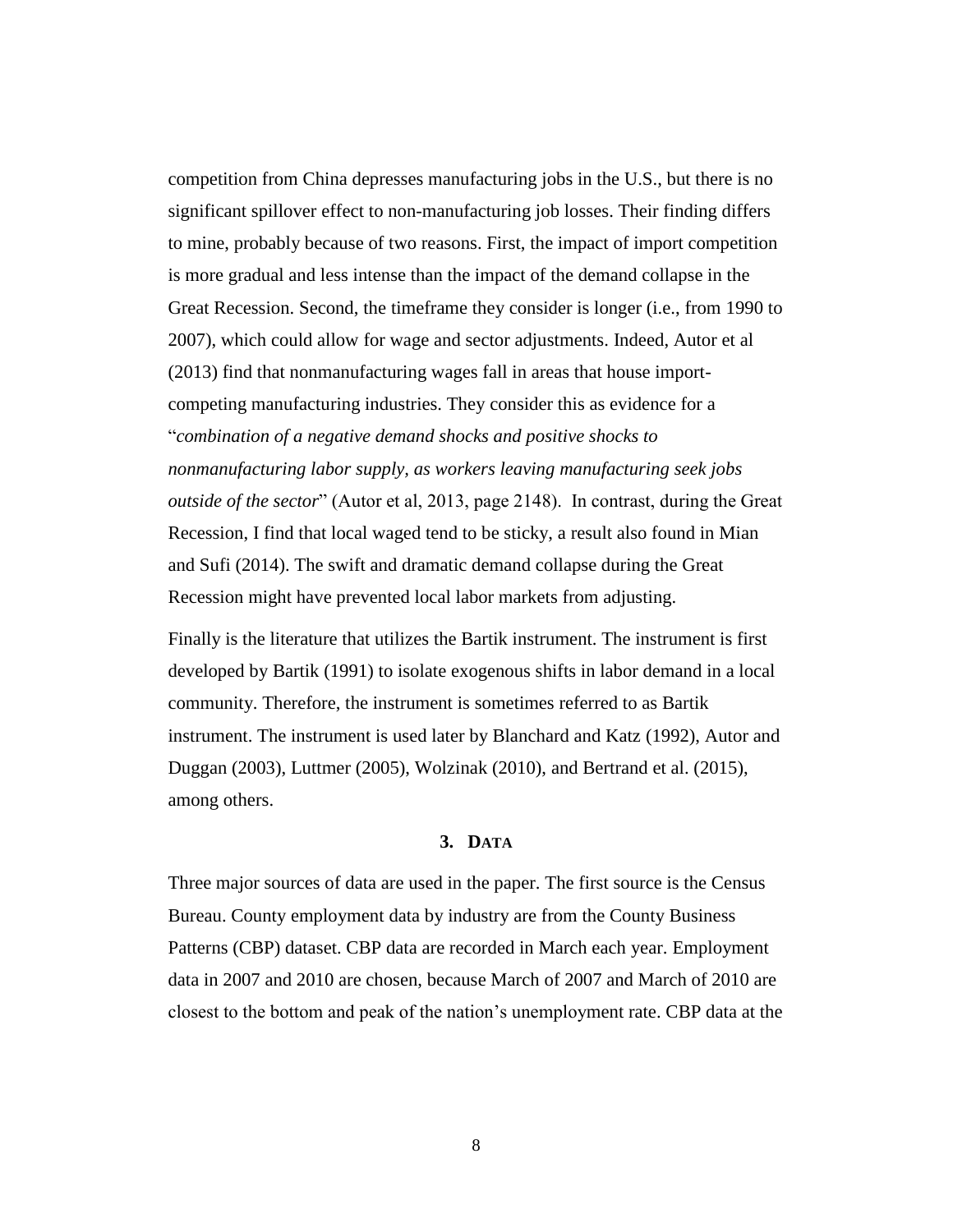four-digit industry level are used.<sup>3</sup> I place each of the four-digit industries into one of four categories: retail and restaurants, tradable, construction and other services, following Mian and Sufi (2014).

The full list of *retail and restaurants* are shown in table 3.1. They are local stores, serving local residents. In 2007, they constitute 19.6% of national total employment. Their demand is generally income elastic (with many retailers of durable goods and restaurants), which makes them ideal candidates for spillover impacts.

A 4-digit NAICS industry is defined as *tradable* if it has tangible imports plus exports equal to at least \$10,000 per worker, or if total exports plus imports exceed \$500M. They consist of mostly oil, gas, mining and manufacturing.<sup>4</sup> Table 3.2 indicates that tradable industries account for about 15% of a county's total employment. *Construction* industries are those that are related to construction, real estate, or land development. The remaining industries are classified as *other services*. They consist of wholesales, transportation, finance, schools, hospitals, government etc. They account for about 52% of a county's workforce in 2007. All in all, tradable, construction and other services (TCS) account for 79%, and retail and restaurants (RR) account for about 21% of a county's employment.

 $\overline{\phantom{a}}$ 

<sup>3</sup> County data at the four-digit industry level are sometimes suppressed for confidentiality reasons. However, the Census Bureau provides a range within which the employment number lies. As in Mian and Sufi (2014), I take the mean of this range as a proxy for the missing employment number in such cases.

<sup>4</sup>Please see [http://faculty.chicagobooth.edu/amir.sufi/data-and-](http://faculty.chicagobooth.edu/amir.sufi/data-and-appendices/unemployment_miansufi_EMTRA_final_APPENDIX.pdf)

[appendices/unemployment\\_miansufi\\_EMTRA\\_final\\_APPENDIX.pdf](http://faculty.chicagobooth.edu/amir.sufi/data-and-appendices/unemployment_miansufi_EMTRA_final_APPENDIX.pdf) for a complete industry classification.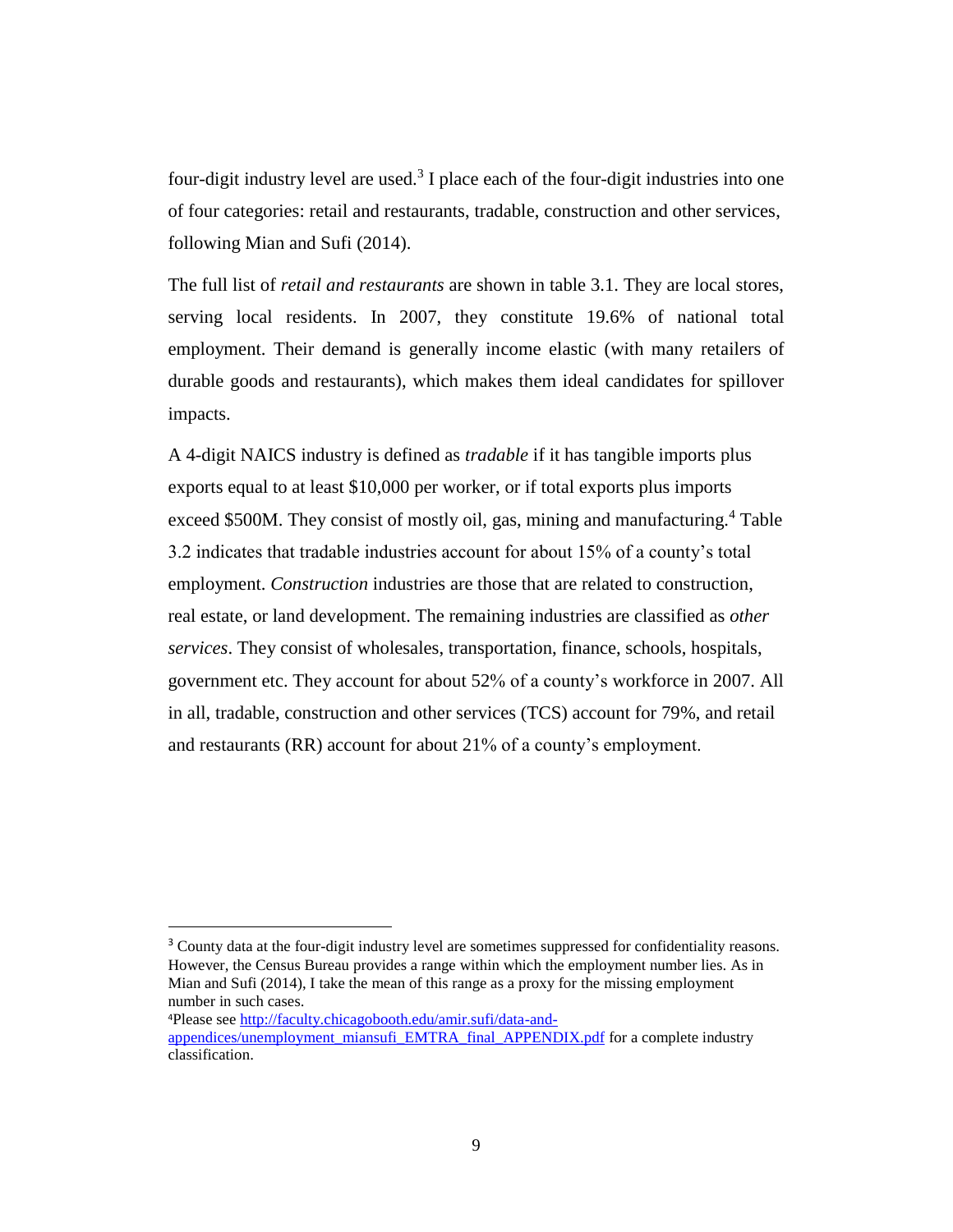|              |                                                    | Percentage  |
|--------------|----------------------------------------------------|-------------|
|              |                                                    | of total    |
|              |                                                    | employment, |
| <b>NAICS</b> | Industry name                                      | 2007        |
| 4411         | Automobile dealers                                 | 1.05        |
| 4412         | Other motor vehicle dealers                        | 0.15        |
| 4413         | Automotive parts accessories and tire stores       | 0.41        |
| 4421         | Furniture stores                                   | 0.23        |
| 4422         | Home furnishing stores                             | 0.27        |
| 4431         | Electronics and appliance stores                   | 0.42        |
| 4451         | Grocery stores                                     | 2.13        |
| 4452         | Speciaty food stores                               | 0.15        |
| 4453         | Beer wine and liquor stores                        | 0.13        |
| 4461         | Health and personal care stores                    | 0.89        |
| 4471         | Gasoline stations                                  | 0.73        |
| 4481         | Clothing stores                                    | 1.06        |
| 4482         | Shoe stores                                        | 0.18        |
| 4483         | Jewelry luggage and leather goods stores           | 0.14        |
| 4511         | Sporting goods hobby and musical instrument stores | 0.38        |
| 4512         | Book periodical and music stores                   | 0.16        |
| 4521         | Department stores                                  | 1.36        |
| 4529         | Other general merchandise stores                   | 1.12        |
| 4531         | <b>Florists</b>                                    | 0.09        |
| 4532         | Office supplies stationery and gift stores         | 0.27        |
| 4533         | Used merchandise stores                            | 0.12        |
| 4539         | Other misc store retailers                         | 0.23        |
| 7221         | Full-service restaurants                           | 3.76        |
| 7222         | Limited-service eating places                      | 3.4         |
| 7223         | Special food services                              | 0.49        |
| 7224         | Drinking places (alcoholic beverages)              | 0.31        |
|              | Total                                              | 19.63       |

Table 3.1: Retail and restaurants industries Source: Mian and Sufi (2014)

The second source of data is from the Bureau of Labor Statistics (BLS). The BLS' Quarterly Census of Employment and Wages provide average weekly wages within a quarter for every NAICS 4-digit to 6-digit industry, across U.S. counties. For the analysis on wage rigidity, I choose average weekly nominal wages for *Retail* (NAICS code 44-45) and *Full Service Restaurants* (NAICS code 7221). To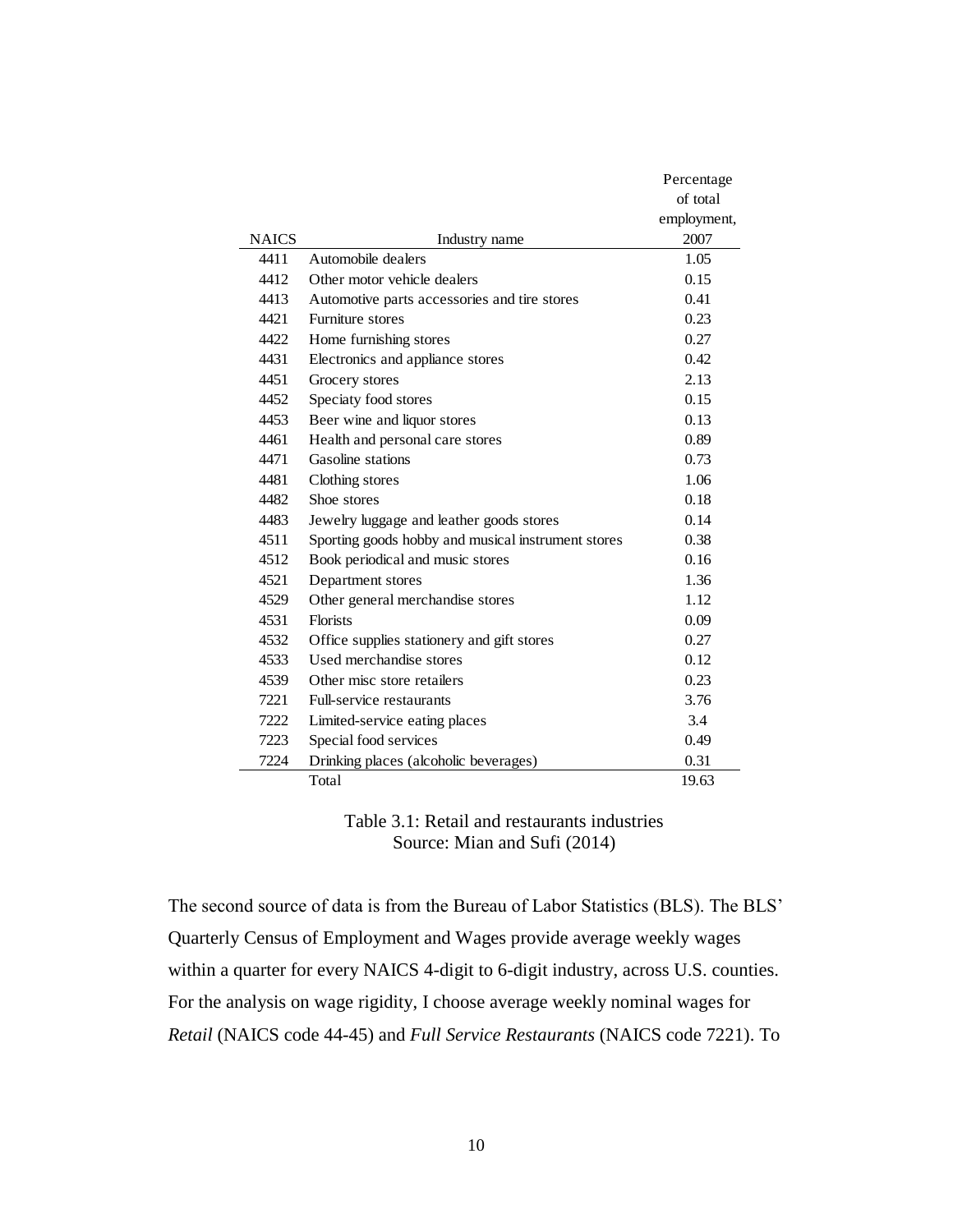be consistent with the timing of employment data, average weekly wages during quarter I-2007 and during quarter I-2010 are chosen.

The third major source of data is from the work of Atif Mian, Amir Sufi and other co-authors. Data for pre-crisis household leverage is taken from Mian, Rao and Sufi (2013). It is calculated as households' debt to income ratio in 2006. Data for the change in housing net worth between 2006 and 2009 is from Mian and Sufi (2014). The two proxies are strongly correlated and my results with either or both proxies are robust and significant. Other pre-crisis county-level control variables are also from Mian and Sufi (2014): fraction of white population, median household income, fraction of homes that are owner-occupied, fraction of population with less than high school diploma, fraction of population with only a high school diploma, unemployment rate, poverty rate, and fraction of urban population.

Table 3.2 presents the summary statistics of the variables used in the paper. Most of the variables have full coverage, except wages and the leverage proxies. Between 2007 and 2010, on average, TCS industries lost about 8% of their jobs. Among them, tradable industries lost 19% of their jobs (more precisely, the change in log of tradable employment is -0.19) and construction lost 17.7%. The job losses in RR industries are more modest, on average 4.4%. Nominal retail and restaurant weekly wages increased 2.3% and 9.3%, respectively. Note that federal minimum wage increased 40% (from \$5.15 to \$7.25 an hour) during the same period.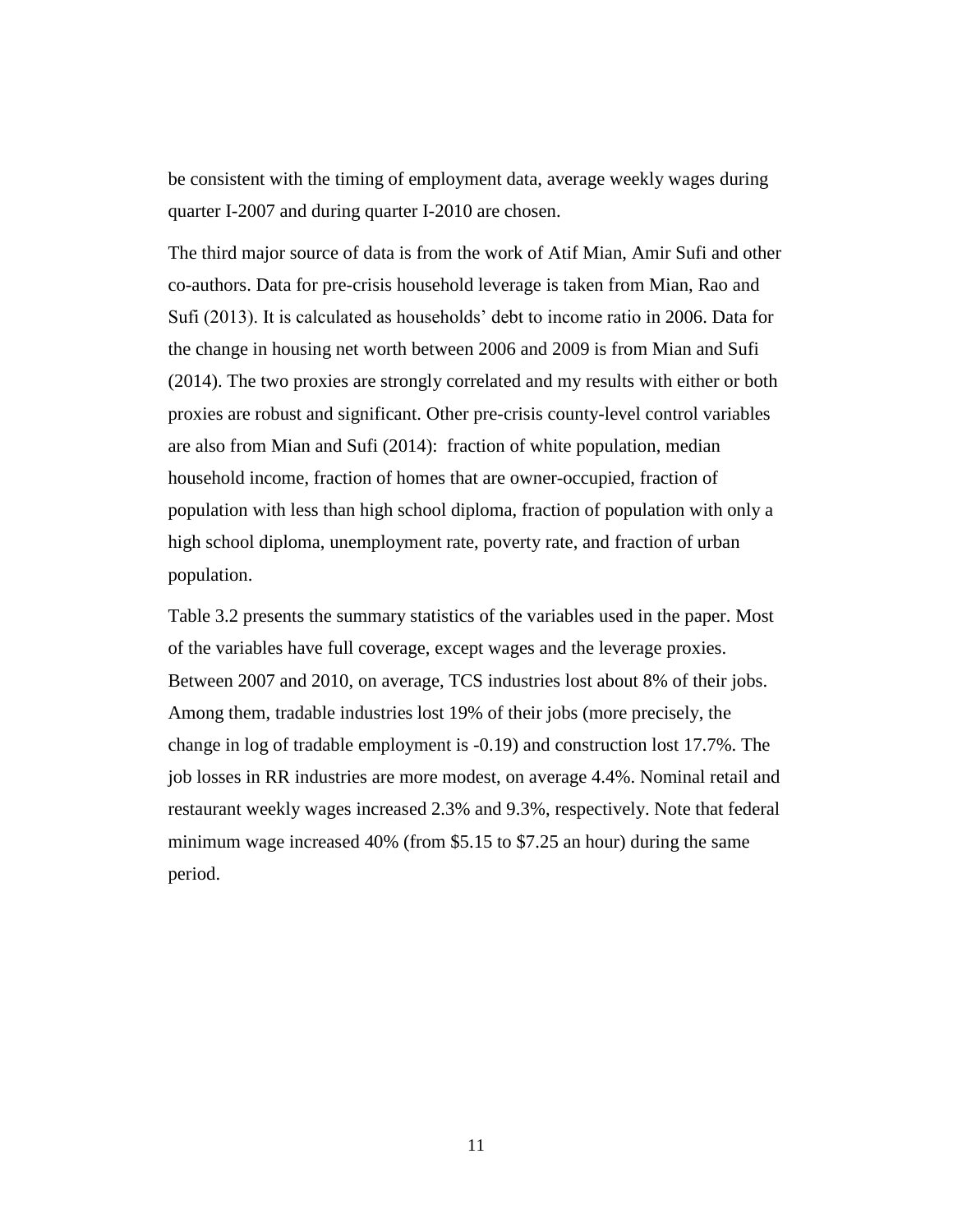|                                                      | N    | mean     | <b>SD</b> | 10 <sub>th</sub> | 90th   |
|------------------------------------------------------|------|----------|-----------|------------------|--------|
| Retail and restaurant employment/Employment, 2007    | 3132 | 0.210    | 0.058     | 0.144            | 0.277  |
| TCS employment/Employment, 2007                      | 3084 | 0.791    | 0.055     | 0.724            | 0.856  |
| Tradable employment/Employment, 2007                 | 3085 | 0.146    | 0.107     | 0.031            | 0.288  |
| Construction employment/Employment, 2007             | 3131 | 0.130    | 0.065     | 0.067            | 0.210  |
| Other services employment/employment 2007            | 3134 | 0.516    | 0.104     | 0.386            | 0.647  |
| $\Delta$ log of RT employment, 2007-2010             | 3132 | $-0.044$ | 0.151     | $-0.183$         | 0.111  |
| $\Delta$ log of TCS employment, 2007-2010            | 3084 | $-0.080$ | 0.128     | $-0.222$         | 0.053  |
| $\Delta$ log of tradable employment, 2007-2010       | 3048 | $-0.190$ | 0.407     | $-0.609$         | 0.133  |
| $\Delta$ log of construction employment, 2007-2010   | 3126 | $-0.177$ | 0.269     | $-0.484$         | 0.122  |
| $\Delta$ log of other services employment, 2007-2010 | 3134 | $-0.030$ | 0.135     | $-0.173$         | 0.110  |
| $\Delta$ log of retail wage, 2007-2010               | 3099 | 0.029    | 0.101     | $-0.064$         | 0.145  |
| $\Delta$ log of restaurant wage, 2007-2010           | 2223 | 0.093    | 0.134     | $-0.030$         | 0.248  |
| Household leverage (debt/income), 2006               | 2219 | 1.573    | 0.584     | 0.971            | 2.366  |
| $\Delta$ housing net worth, 2006-2009                | 944  | $-0.065$ | 0.085     | $-0.172$         | 0.003  |
| Number of households, 2007                           | 3135 | 36939    | 110855    | 2420             | 72622  |
| fraction white, 2007                                 | 3135 | 0.870    | 0.150     | 0.658            | 0.988  |
| Median Household Income (\$), 2007                   | 3135 | 35597    | 9147      | 26312            | 46608  |
| fraction homes owner occupied, 2007                  | 3135 | 0.741    | 0.075     | 0.643            | 0.818  |
| fraction with less than a highschool diploma, 2007   | 3135 | 0.226    | 0.087     | 0.126            | 0.350  |
| fraction with only a highschool diploma, 2007        | 3135 | 0.347    | 6.571     | 26.398           | 42.903 |
| Unemployment rate, 2007                              | 3135 | 0.058    | 0.058     | 0.058            | 0.058  |
| Poverty rate, 2007                                   | 3135 | 0.142    | 0.065     | 0.073            | 0.226  |
| fraction urban, 2007                                 | 3135 | 0.393    | 0.309     | 0.000            | 0.846  |

Table 3.2 Summary Statistics

Finally, house prices over time by counties are provided by Zillow Research. I use the house prices in March 2010 and March 2007, to match with the timing of the employment data. Due to house price data limitations, there are only 989 counties with house prices.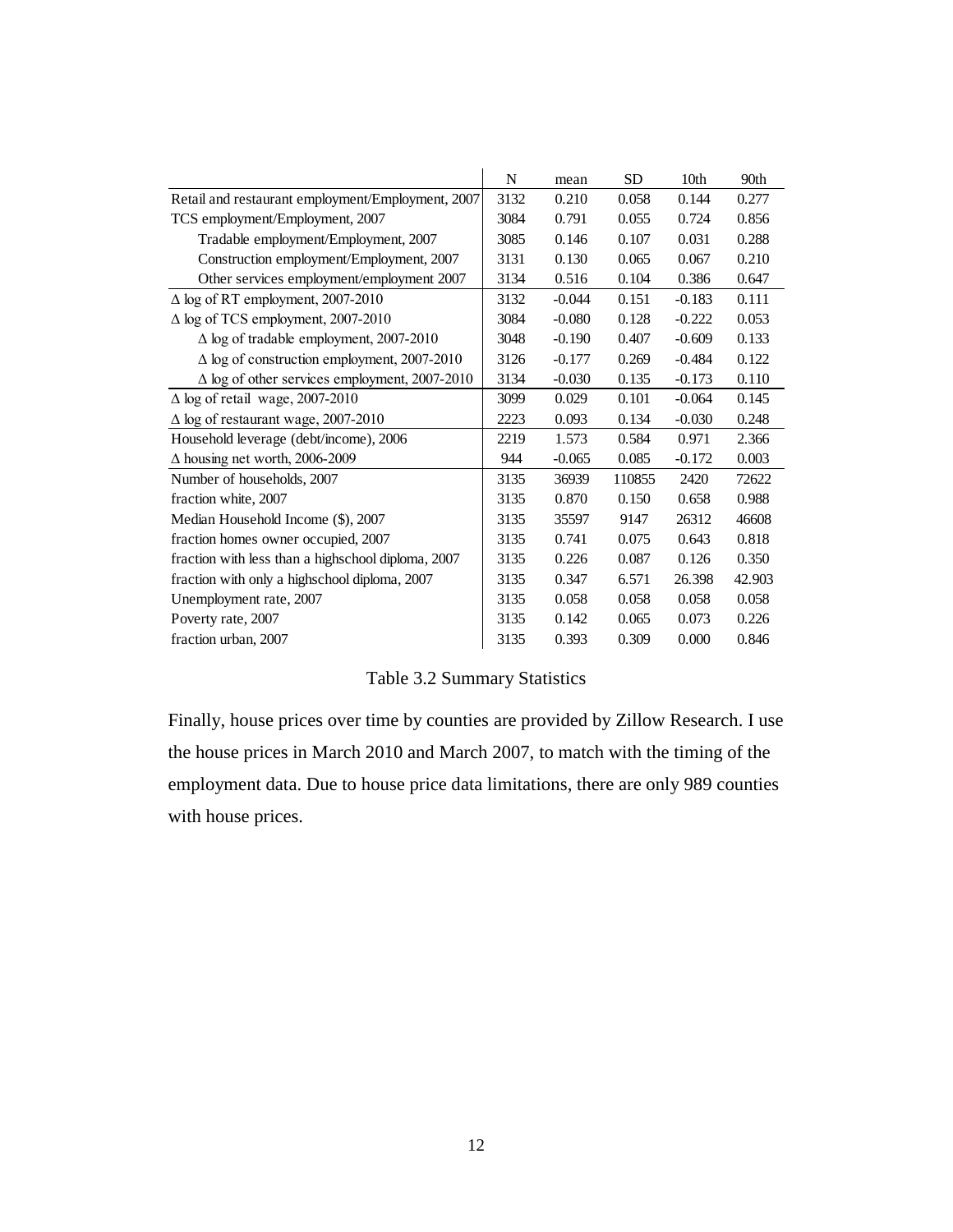## **4. MODEL AND IDENTIFICATION STRATEGY**

#### **4.1 Model**

To provide insights to the identification strategy, consider a small open economy (county *c*) with two sectors: retail and restaurants (RR), and others (TCS). TCS contains tradable, construction, and other services (such as wholesales, finance, schools, hospitals, utilities, government services…).

Consumers have Cobb-Douglas preferences over the two sectors' output with share *θ* for TCS goods and *1*-*θ* for RR goods. Production for each sector *i* is as follow:

$$
P_{ic}Y_{ic} = P_{ic}A_{ic}l_{ic}^{\alpha_i}e_{ic}^{1-\alpha_i}
$$

where  $A_{ic}$  is the county-sector productivity term,  $P_{ic}$  is the output price,  $l_{ic}$  is labor in sector *i* in county *c*.  $e_{ic}$  represents the local fixed factors of county *c*. Assume all income from labor and local fixed factors stay within county *c*. Since a fraction *1*-*θ* of total income is spent on RR goods, the equilibrium relation between RR and TCS employment is:

$$
P_{RR,c}A_{RR,c}l_{RR,c}^{\alpha_{RR}}e_{RR,c}^{1-\alpha_{RR}} = \frac{1-\theta}{\theta}\left[P_{TCS,c}A_{TCS,c}l_{TCS,c}^{\alpha_{TCS}}e_{TCS,c}^{1-\alpha_{TCS}}\right]
$$

Hence,

$$
\alpha_{RR} \log(l_{RR,c}) + (1 - \alpha_{RR}) \log(e_{RR,c}) = \log \left[ \frac{P_{TCS,c} A_{TCS,c}}{P_{RR,c} A_{RR,c}} \right] + \alpha_{TCS} \Delta \log(l_{TCS,c}) + (1 - \alpha_{TCS}) \log(e_{TCS,c})
$$

Since the local fix factors are constant over time, and assuming the production functions does not change over time (i.e.  $\alpha_{RR}$  and  $\alpha_{TCS}$  are constant), we have:

$$
\alpha_{RR}\Delta \log(l_{RR,c}) = \alpha_{TCS}\Delta \log(l_{TCS,c}) + \Delta \log \left[\frac{P_{TCS,c}A_{TCS,c}}{P_{RR,c}A_{RR,c}}\right](1)
$$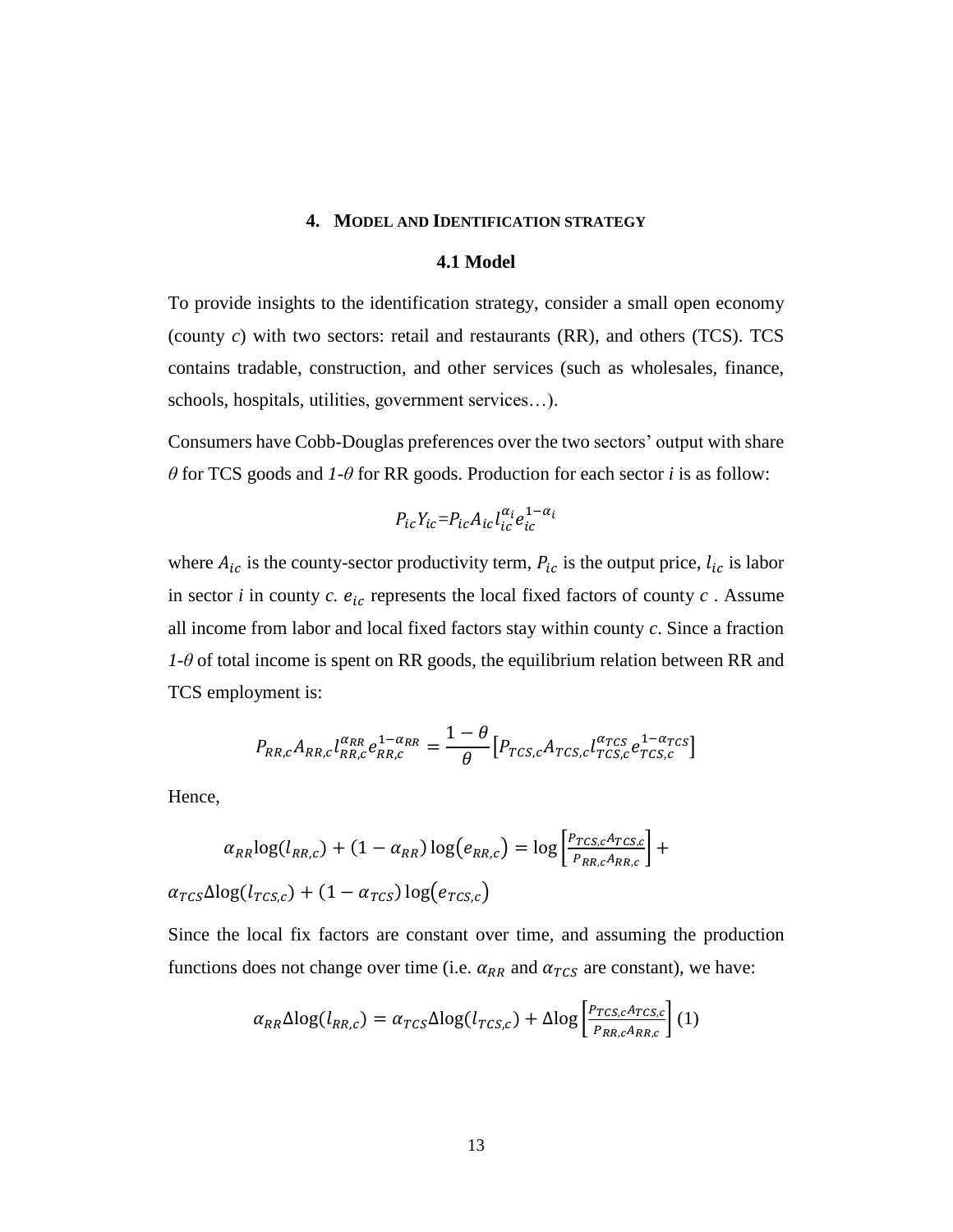(1) is the equilibrium relation between RR and TCS job losses. I will return to this equation later.

#### **4.2 The Bartik instrument**

I use Bartik instrument (Bartik, 1991) to instrument for  $\Delta \log(l_{TCS,C})$ , the TCS job losses. To see the relationship between TCS job losses and the Bartik instrument, consider the TCS job losses of county *c*:

$$
\Delta \log(l_c^{TCS}) \approx \frac{l_{c,2010}^{TCS} - l_{c,2007}^{TCS}}{l_{c,2007}^{TCS}}
$$

$$
= \sum_{i}^{TCS} \left( \frac{l_{c,2007}^i}{l_{c,2007}^{TCS}} \times \frac{l_{c,2010}^i - l_{c,2007}^i}{l_{c,2007}^i} \right)
$$

where  $l_{c,t}^{TCS}$  is TCS employment in county *c* at time *t*;  $l_{c,t}^{i}$  is industry *i*'s employment in county *c* at time *t*. We split the job losses to those in tradable industries (T), and those in construction and service industries (CS):

$$
\Delta \log(l_c^{TCS}) = \sum_{i}^{TCS} \left( \frac{l_{c,2007}^i}{l_{c,2007}^{TCS}} \times \frac{l_{c,2010}^i - l_{c,2007}^i}{l_{c,2007}^i} \right)
$$
\n
$$
= \sum_{i}^{T} \left( \frac{l_{c,2007}^i}{l_{c,2007}^{TCS}} \times \frac{l_{c,2010}^i - l_{c,2007}^i}{l_{c,2007}^i} \right) + \sum_{i}^{CS} \left( \frac{l_{c,2007}^i}{l_{c,2007}^{TCS}} \times \frac{l_{c,2010}^i - l_{c,2007}^i}{l_{c,2007}^i} \right)
$$
\n
$$
\approx \sum_{i}^{T} \left( \frac{l_{c,2007}^i}{l_{c,2007}^{TCS}} \times \Delta \log l_c^i \right) + \sum_{i}^{CS} \left( \frac{l_{c,2007}^i}{l_{c,2007}^{TCS}} \times \Delta \log l_c^i \right)
$$

where  $\sum_{i}^{T} \left( \frac{l_{c,2007}^{i}}{i T C S} \right)$  $\int_{i}^{T} \left( \frac{V_{c,2007}}{V_{c,2007}} \times \Delta \log l_c \right)$  are the job losses of all tradable industries in county *c* (as a fraction of the county's total TCS employment).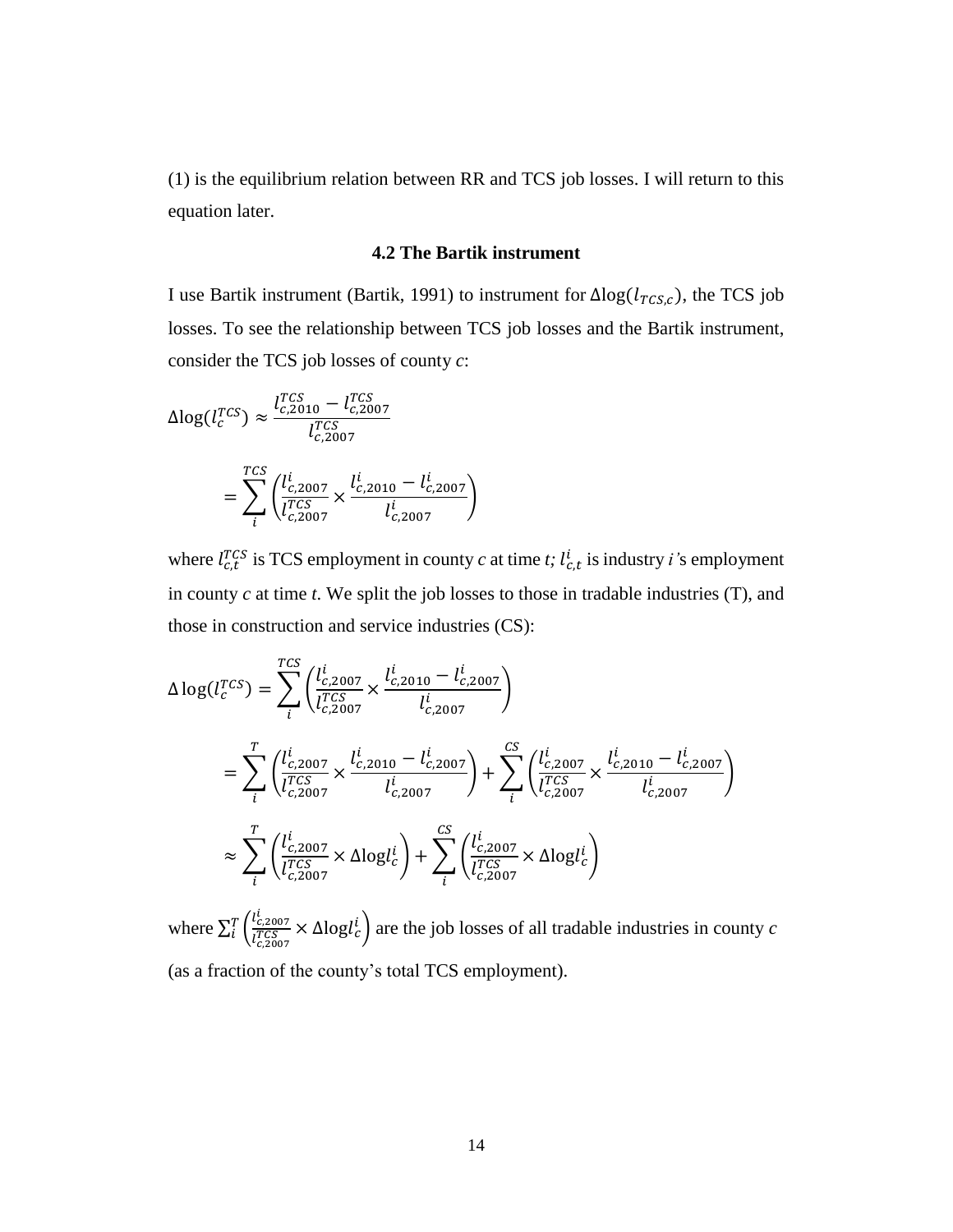Tradable job losses  $\sum_{i}^{T} \left( \frac{l_{c,2007}^{i}}{\sqrt{T} C S} \right)$  $\int_{i}^{T} \left( \frac{l_{c,2007}^{2}}{l_{c,2007}^{TCS}} \times \Delta \log l_{c}^{i} \right)$  might not be exogenous to a county's fundamentals. For example, labor supply issues (such as a raise in minimum wages, or strengthened regulations in the county) and changes in productivity could affect tradable jobs in that county. For that reason, we cannot use tradable job losses as an instrument. We have to use the Bartik instrument, which captures only tradable job losses driven by changes in aggregate demand. To see this,

rewrite tradable job losses  $\sum_{i}^{T} \left( \frac{l_{c,2007}^{i}}{TCS} \right)$  $\int_{i}^{T} \left( \frac{t_{c,2007}}{t_{c,2007}^{TCS}} \times \Delta \log l_c^i \right)$  as:

$$
\sum_{i}^{T} \left( \frac{l_{c,2007}^{i}}{l_{c,2007}^{TCS}} \times \Delta \log l_{c}^{i} \right)
$$
\n
$$
= \sum_{i}^{T} \left( \frac{l_{c,2007}^{i}}{l_{c,2007}^{TCS}} \times \Delta \log l_{USA}^{i} \right) + \left\{ \sum_{i}^{T} \left( \frac{l_{c,2007}^{i}}{l_{c,2007}^{TCS}} \times (\Delta \log l_{c}^{i} - \Delta \log l_{USA}^{i}) \right) \right\}
$$

The first term,  $\sum_{i}^{T} \left( \frac{l_{c,2007}^{i}}{TCS} \right)$  $\int_{i}^{T} \left( \frac{l_{c,2007}^{2}}{l_{c,2007}^{TCS}} \times \Delta \log l_{USA}^{i} \right)$ , is the Bartik instrument. It is the sum of all tradable industries' Bartik instruments*.* For each industry *i*, it is the product of the county's pre-existing exposure to the industry,  $\frac{l_{c,2007}^i}{l_{c,2007}^i}$  $\frac{r_{c,2007}}{r_{c,2007}^{TCS}}$ , and the national change in the industry's employment,  $\Delta$ logl $_{USA}^{i}$ . We interpret  $\Delta$ logl $_{USA}^{i}$  as change in industry *i's* aggregate demand*.* Since there are more than 3000 counties in the U.S., the aggregate demand changes are not affected by a county's fundamentals.

An industry's Bartik instrument might not be exogenous to a county when production of that industry is heavily concentrated in one county. In that case,  $\Delta$ log $l_{USA}^{i}$  could be influenced by county *c*-industry *i* specific supply issues. I examine such possibility among 61,714 county-industry pairs in 2007 and do not find it to be problematic. The average concentration of an industry in a county in 2007 is very small, at 0.013%. The only two pairs with more than 20% of national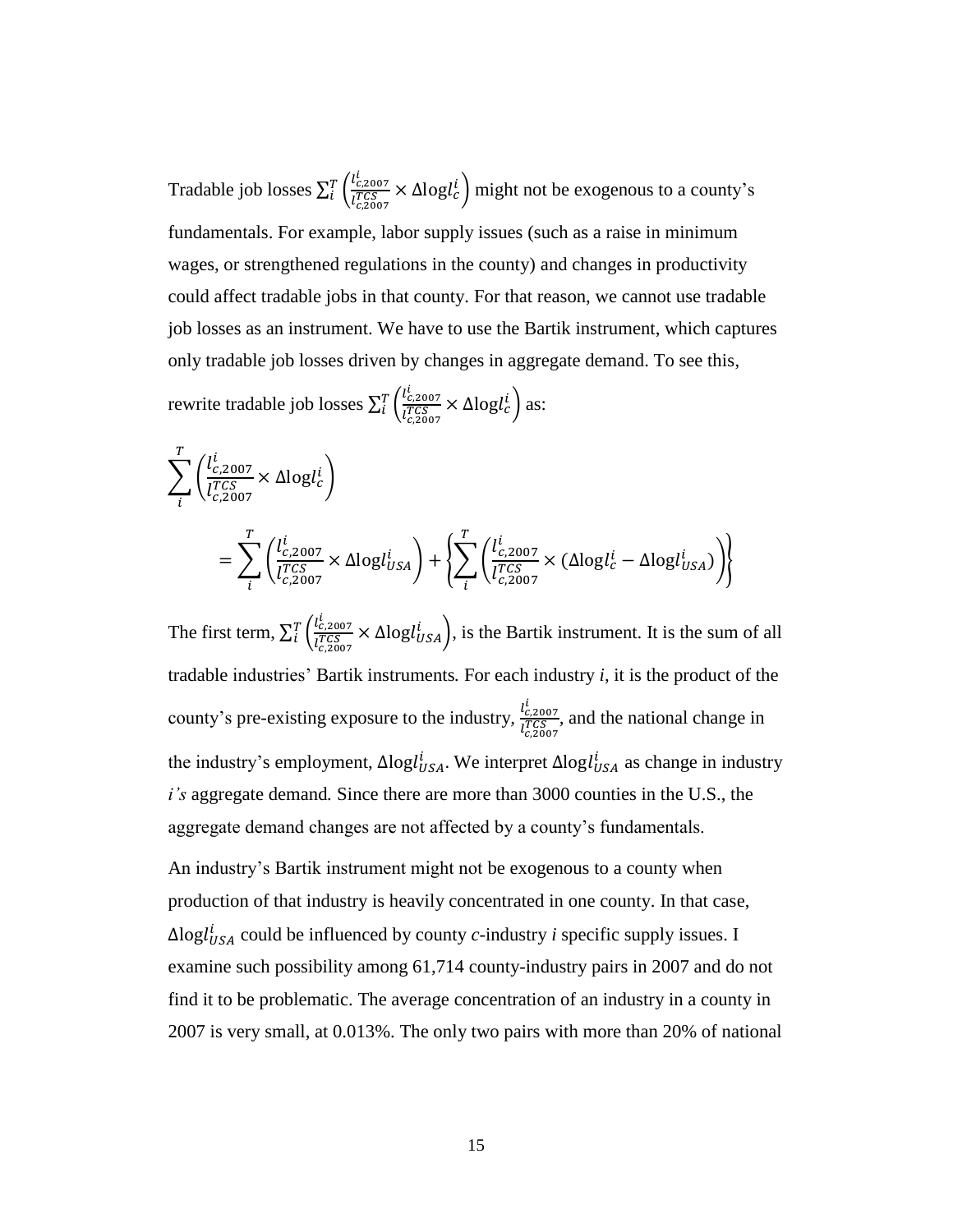employment concentrated in one county are cut and sew apparel manufacturing in Los Angeles, CA (33.9%), and railroad rolling stock manufacturing in Erie, Pennsylvania (23.2%). Therefore, generally, tradable Bartik instrument is exogenous to a county.

The second term,  $\sum_{i}^{T} \left( \frac{l_{c,2007}^{i}}{i T C S} \right)$  $\int_{i}^{T} \left( \frac{l_{c,2007}^{2}}{l_{c,2007}^{2}} \times (\Delta \log l_{c}^{i} - \Delta \log l_{USA}^{i}) \right)$ , can be interpreted as tradable job losses driven by county-specific supply-side issues. It is the difference between actual tradable job losses and those that are driven by aggregate demand.

Hence, we can write TCS job losses as follows:

$$
\Delta \log(l_c^{TCS}) = \text{Bartik instrument} + \sum_{i}^{T} \left( \frac{l_{c,2007}^i}{l_{c,2007}^{TCS}} \times \left( \Delta \log l_c^i - \Delta \log l_{USA}^i \right) \right)
$$

+  $\sum_{i}^{CS} \left( \frac{l_{c,2007}^{i}}{i T C S} \right)$  $\frac{cS}{i} \left( \frac{v_{c,2007}}{l_{c,2007}} \times \Delta \log l_c \right)$ , where the Bartik instrument will be used to instrument for  $\Delta$  log( $l_c^{TCS}$ ).

# **4.3 Identification strategy**

Rewrite equation (1):

$$
\alpha_{RR} \Delta \log(l_{RR,c}) = \alpha_{TCS} \Delta \log(l_{TCS,c}) + \Delta \log \left[ \frac{P_{TCS,c} A_{TCS,c}}{P_{RR,c} A_{RR,c}} \right] (1)
$$

The identifying assumption for the use of the Bartik instrument is that the instrument is not correlated with the relative price and productivity changes. That is, the pre-existing exposure to tradable industries is not correlated with the subsequent relative changes in prices and productivity between TCS and RR sectors.

This is a reasonable assumption. Although one could worry that the county productivity could adjust to the shock to tradable sector, productivity is not easy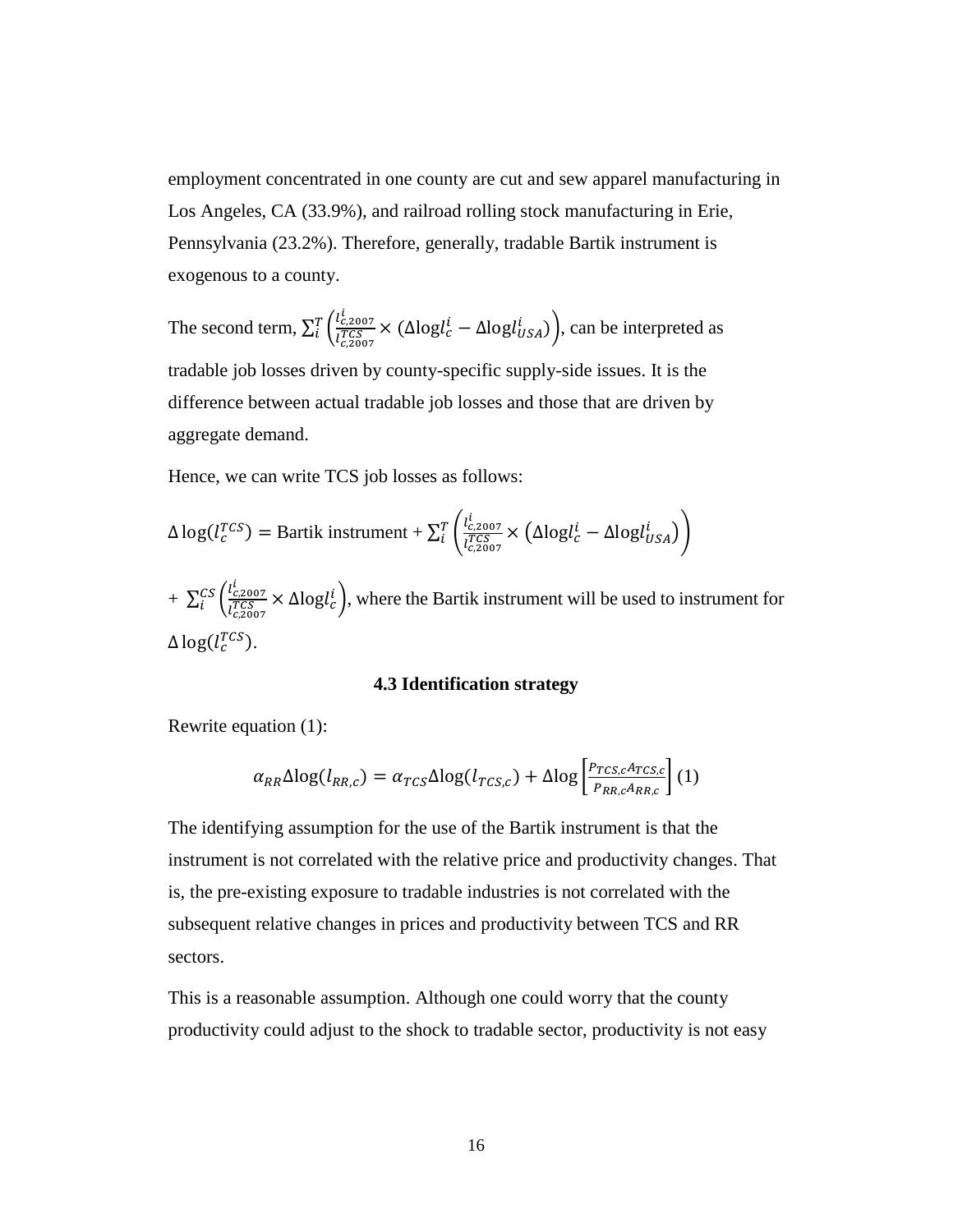to change in a short period. In addition, there is ample evidence for downward nominal wage rigidity in the Recession (Daly, Hobijn and Ni, 2013; Mian and Sufi, 2014). In section 6, I also find RR wages not correlated with the Bartik instrument.

The IV regression is as follows:

$$
\Delta \log(l_c^{RR}) = c + instr[\Delta \log(l_c^{TCS})] + lev_c + controls_c + \varepsilon_c \tag{2}
$$

where  $instr[\Delta log(l_c^{TCS})]$  represents TCS job losses instrumented by the Bartik instrument.  $\Delta \log(l_c^{RR}) = \log(l_{c,2010}^{RR}) - \log(l_{c,2007}^{RR})$  is the log change in retail and restaurant employment;  $\Delta \log(l_c^{TCS})$  is the log change in tradable, construction and services employment in county *c.* Note that all standard errors in this paper are robust and clustered at the state level. They are also weighted by county number of households

 $Lev_c$  are important control variables. They capture household leverage and change in housing net worth. Mian, Rao and Sufi (2013) and Mian and Sufi (2014) show that pre-crisis household leverage, (or similarly, the change in housing net worth during the Recession) is the factor behind the demand collapse. When house price slumps, highly leveraged households had to deleverage, leading to a sharp reduction in consumption. Mian and Sufi (2014) find that in counties with higher pre-crisis household leverage (and larger declines in housing net worth during the crisis), retail and restaurant employment dropped more. Equation (2) therefore examines two sources of demand shocks to retail and restaurant industries: the first one is from deleveraging households, the second one is from laid-off TCS workers cutting consumption.

Even when we could identify the exogeneity of TCS job losses, it is not guaranteed that retail and restaurant job losses follow TCS job losses. When prices and wages are flexible, the county economy could maintain full employment if retail and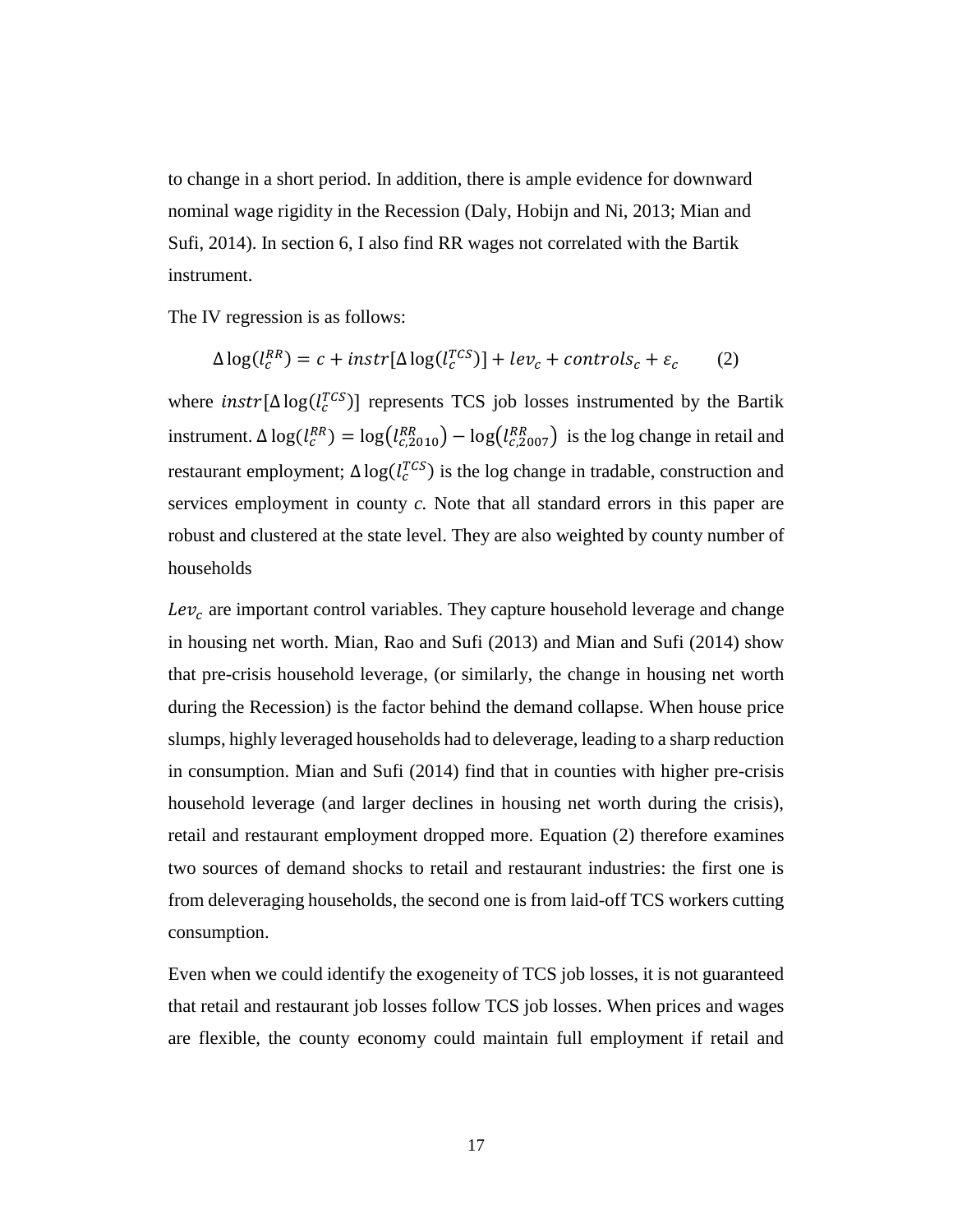restaurant wages adjust downward, allowing the sectors to absorb unemployed TCS workers. In section 6 however, we find that retail and restaurant nominal wages are sticky during the Great Recession.

Even if we correctly identify that TCS job losses cause RR job losses, this does not entirely definite that the spillover is demand driven. We need to consider potential competing mechanisms. In section 6, I argue that the relationship is not due to the house price collapse or credit-related issues, two prominent features of the Great Recession. In addition, I find that the spillover is stronger for income-elastic retail and restaurant industries, which lends additional support to the demandpropagation argument.

#### **5. MAIN RESULTS**

In this section, counties with higher TCS job losses are shown to experience sharper job drops in retail and restaurants. The relationship is robust to pre-crisis county demographic and economic characteristics.

#### **5.1 OLS regressions**

Before proceeding to the main regressions, I would like to examine the simple OLS relationship between TCS job losses and retail and restaurant job losses. Table 5.1 reveals that TCS job losses are significantly associated with RR job losses. Every 1% job losses in TCS is associated with 0.217% job losses in retail and restaurants. The coefficients, are of course biased: they do not capture the causal effects of TCS job losses on RR job losses. Many sources of bias could take place. To identify a causal impact, we need to use the Bartik instrumental variable.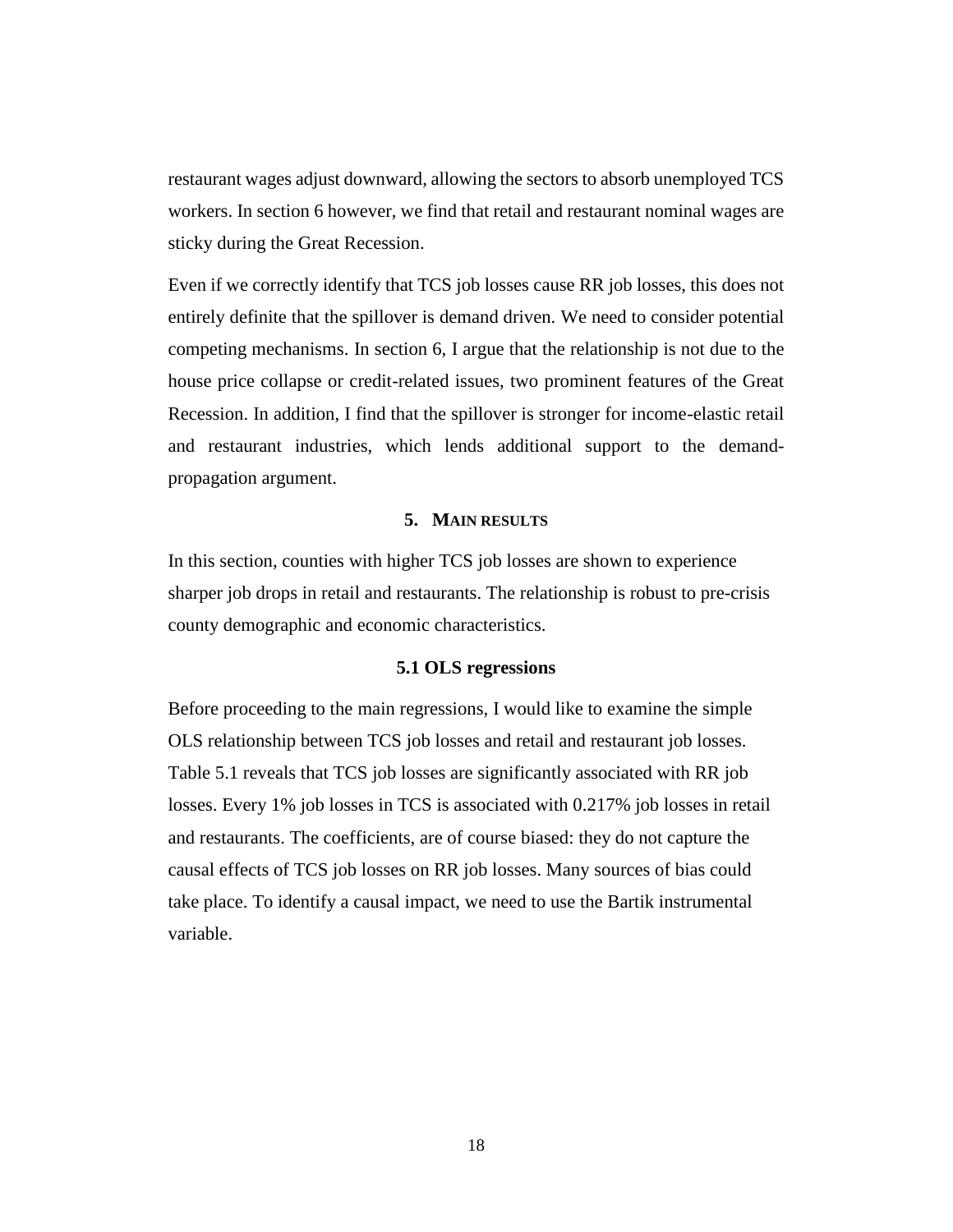| <b>VARIABLES</b>              | $\Delta$ log(retail and restaurant employment) |                   |             |             |             |
|-------------------------------|------------------------------------------------|-------------------|-------------|-------------|-------------|
|                               | $[1]$                                          | $\lceil 2 \rceil$ | $[3]$       | [4]         | $[5]$       |
|                               |                                                |                   |             |             |             |
| $\Delta$ log(TCS employment)  | $0.241***$                                     | $0.186***$        | $0.253***$  | $0.163***$  | $0.217***$  |
|                               | [0.056]                                        | [0.050]           | [0.080]     | [0.042]     | [0.062]     |
| leverage 2006                 |                                                | $-0.028***$       | $-0.025***$ | $-0.025***$ | $-0.018*$   |
|                               |                                                | [0.003]           | [0.007]     | [0.006]     | [0.010]     |
| $\Delta$ housing net worth    |                                                |                   | 0.023       |             | 0.051       |
|                               |                                                |                   | [0.046]     |             | [0.054]     |
| fraction white                |                                                |                   |             | 0.006       | $-0.011$    |
|                               |                                                |                   |             | [0.019]     | [0.024]     |
| median household income       |                                                |                   |             | 0.000       | $0.000**$   |
|                               |                                                |                   |             | [0.000]     | [0.000]     |
| fraction owner-occupied       |                                                |                   |             | $-0.102$    | $-0.076$    |
|                               |                                                |                   |             | [0.062]     | [0.069]     |
| fraction less than highschool |                                                |                   |             | $-0.025$    | 0.029       |
|                               |                                                |                   |             | [0.061]     | [0.090]     |
| fraction highschool           |                                                |                   |             | 0.049       | 0.131       |
|                               |                                                |                   |             | [0.114]     | [0.138]     |
| unemployment rate             |                                                |                   |             | $-0.228$    | $-0.430*$   |
|                               |                                                |                   |             | [0.170]     | [0.232]     |
| poverty rate                  |                                                |                   |             | 0.157       | $0.362**$   |
|                               |                                                |                   |             | [0.118]     | [0.163]     |
| fraction urban                |                                                |                   |             | $-0.030***$ | $-0.046***$ |
|                               |                                                |                   |             | [0.008]     | [0.015]     |
| Constant                      | $-0.035***$                                    | 0.012             | 0.016       | 0.054       | $-0.011$    |
|                               | [0.009]                                        | [0.013]           | [0.020]     | [0.039]     | [0.056]     |
|                               |                                                |                   |             |             |             |
| Observations                  | 3,123                                          | 2,211             | 935         | 2,211       | 935         |
| R-squared                     | 0.062                                          | 0.147             | 0.223       | 0.164       | 0.261       |

Robust standard errors in brackets

\*\*\* p<0.01, \*\* p<0.05, \* p<0.1

Table 5.1: Simple OLS relationship TCS and RR job losses.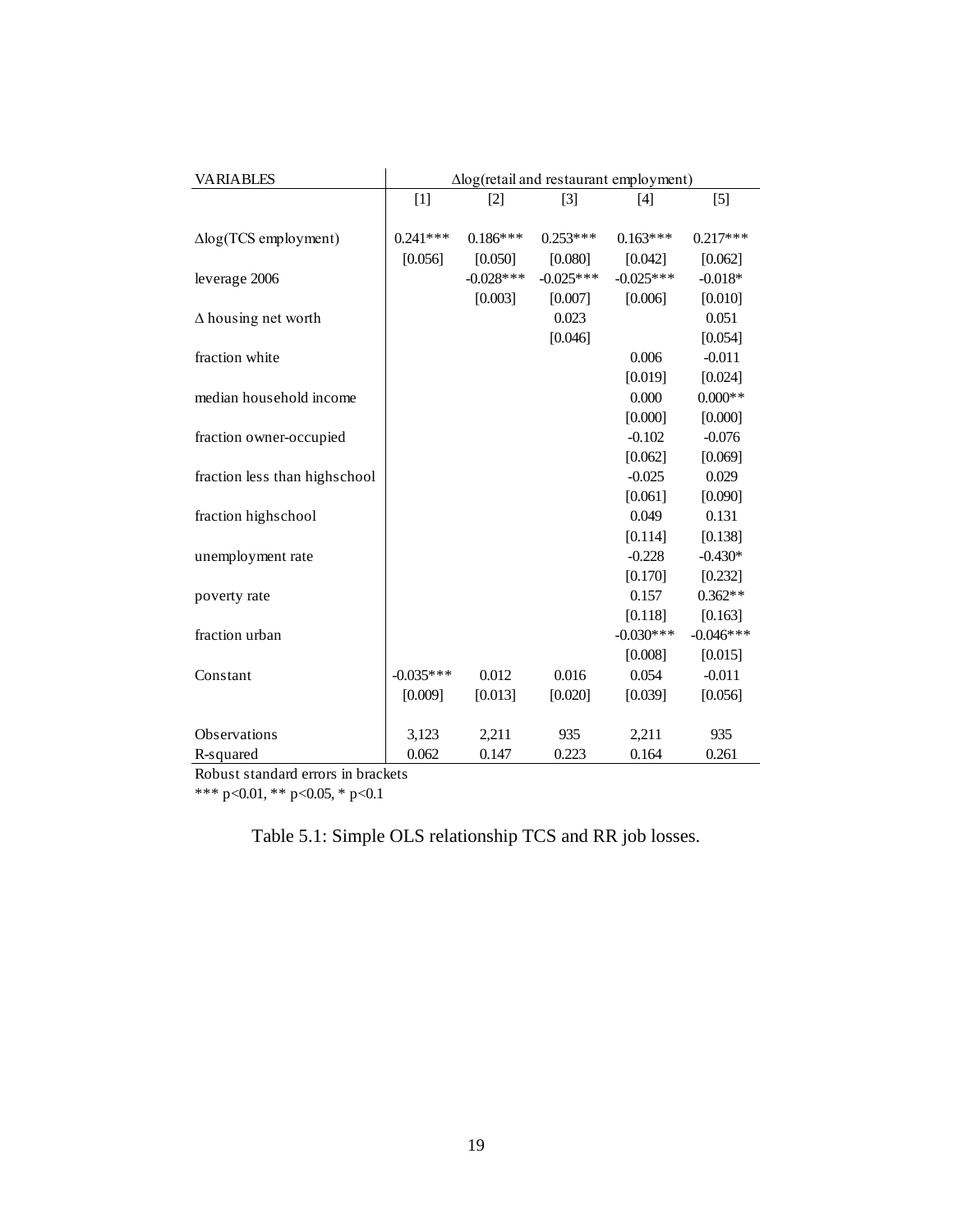# **5.2 The Bartik instrument**

Two components of the Bartik instrument are the exposure to tradable employment, and the declines in aggregate demand for the industries.

The Great Recession is associated with a massive collapse in demand, particularly for tradable goods. Within an average county, tradable jobs shrank by about 19% between 2007 and 2010 (Table 3.2). At the national level, some industries lost as much as 47% of their employment. Hardest hit industries are apparel manufacturing, motor vehicle manufacturing, furniture, electronics, constructionrelated, and oil and gas extraction (Table 5.2a).

|       |                                                                    | $log$ (emp 2010)- |
|-------|--------------------------------------------------------------------|-------------------|
| NAICS | Industry                                                           | $log$ (emp 2007)  |
| 3152  | Cut and sew apparel manufacturing                                  | $-0.476$          |
| 3362  | Motor vehicle body and trailer manufacturing                       | $-0.464$          |
| 3363  | Motor vehicle parts manufacturing                                  | $-0.397$          |
| 3361  | Motor vehicle manufacturing                                        | $-0.383$          |
| 3315  | <b>Foundries</b>                                                   | $-0.334$          |
| 3342  | Communications equipment manufacturing                             | $-0.327$          |
| 3372  | Office furniture (including fixtures) manufacturing                | $-0.316$          |
| 3341  | Computer and peripheral equipment manufacturing                    | $-0.313$          |
| 3332  | Industrial machinery manufacturing                                 | $-0.310$          |
| 3344  | Semiconductor and other electronic component manufacturing         | $-0.287$          |
| 3399  | Other miscellaneous manufacturing                                  | $-0.281$          |
| 3334  | Ventilation heating air -conditioning and commercial refrigeration | $-0.265$          |
| 2111  | Oil and gas extraction                                             | $-0.254$          |
| 3335  | Metalworking machinery manufacturing                               | $-0.252$          |
| 3261  | Plastics product manufacturing                                     | $-0.249$          |
| 3333  | Commercial and service industry machinery manufacturing            | $-0.248$          |
| 3366  | Ship and boat building                                             | $-0.229$          |
| 2123  | Nonmetallic mineral mining and quarrying                           | $-0.227$          |
| 3231  | Printing and related support activities                            | $-0.225$          |
| 3353  | Electrical equipment manufacturing                                 | $-0.223$          |

## Table 5.2a: Hardest hit tradable industries

(only large industries with more than 50,000 workers in 2007 are included).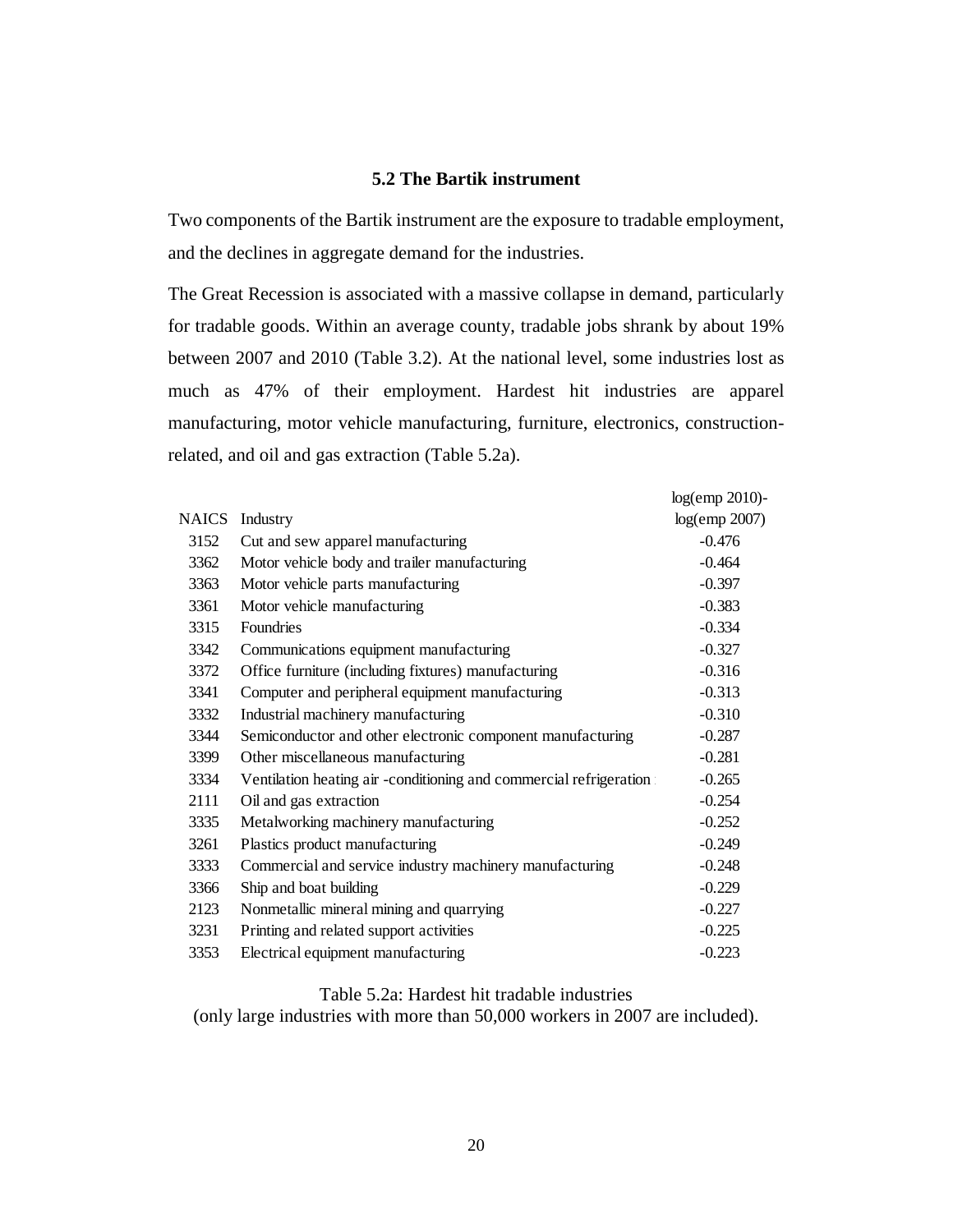Understandably, if a county is exposed to tradable industries, and worse, to the hardest hit industries, the county's Bartik instrument will be negative with a large magnitude. Table 5.2b lists ten large U.S counties with the most and least negative Bartik instruments. The value of the average Bartik instrument is -0.034. This implies on average, tradable job losses driven by aggregate demand accounts for 3.4% of TCS employment. Note that the average total tradable job losses only account for 2.8% of TCS employment (Table 5.2c)

| fips  | County name             | <b>State</b> | <b>Bartik instrument</b> |
|-------|-------------------------|--------------|--------------------------|
| 18067 | <b>Howard County</b>    | IN           | $-0.2134$                |
| 1049  | De Kalb County          | AL           | $-0.1977$                |
| 13295 | <b>Walker County</b>    | <b>GA</b>    | $-0.1848$                |
| 18039 | <b>Elkhart County</b>   | IN           | $-0.1694$                |
| 47073 | <b>Hawkins County</b>   | TN           | $-0.1581$                |
|       |                         |              |                          |
| 4001  | <b>Apache County</b>    | AZ.          | $-0.0013$                |
| 8117  | <b>Summit County</b>    | CO           | $-0.0012$                |
| 22115 | Vernon Parish           | $L^A$        | $-0.0011$                |
| 11001 | District of Columbia    | DC           | $-0.0007$                |
| 51013 | <b>Arlington County</b> | VА           | $-0.0007$                |

Table 5.2b: Counties most and least exposed to tradable (note: only counties with more than 20,000 households are included)

|                                   |      | Mean     | SD    | 10th     | 90th     |
|-----------------------------------|------|----------|-------|----------|----------|
| Tradable job losses               | 3084 | $-0.028$ | 0.063 | $-0.093$ | 0.016    |
| Bartik                            | 3128 | $-0.034$ | 0.032 | $-0.075$ | $-0.005$ |
| Supply-driven tradable job losses | 3074 | 0.006    | 0.056 | $-0.041$ | 0.054    |

Table 5.2c: Supply-driven and demand-driven tradable job losses

How is the Bartik instrument related with a county's characteristics? Beside historical and idiosyncratic reasons, it is reasonable to predict that how much a county is exposed to tradable production could be driven by some of the county's characteristics, such as its abundance of land, its location next to key transportation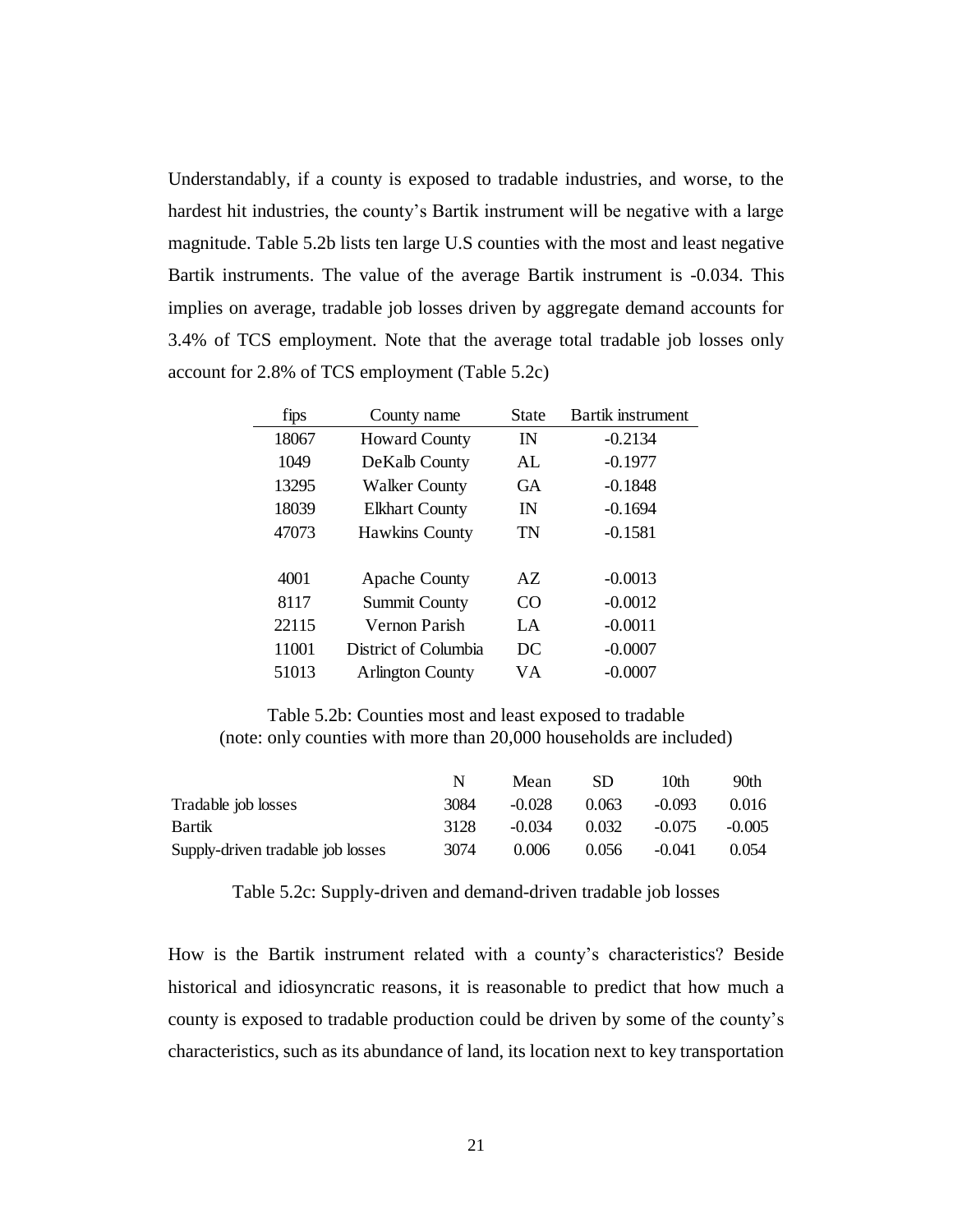hubs, education of the workforce etc. Table 5.2d presents associations between the Bartik instrument and counties' pre-crisis characteristics. The Bartik instrument seems to correlate with housing supply elasticity, education, and urbanization.

| <b>VARIABLES</b>              | bartik instrument |
|-------------------------------|-------------------|
|                               |                   |
| housing supply elasticity     | $-0.003*$         |
|                               | [0.001]           |
| fraction white                | $-0.006$          |
|                               | [0.010]           |
| median household income       | 0.000             |
|                               | [0.000]           |
| fraction owner-occupied       | 0.011             |
|                               | [0.015]           |
| fraction less than highschool | $-0.089$ ***      |
|                               | [0.032]           |
| fraction highschool           | $-0.041$          |
|                               | [0.027]           |
| unemployment rate             | $-0.014$          |
|                               | [0.113]           |
| poverty rate                  | $0.147***$        |
|                               | [0.038]           |
| fraction urban                | $0.020***$        |
|                               | [0.007]           |
| Constant                      | $-0.030$          |
|                               | [0.021]           |
|                               |                   |
| Observations                  | 867               |
| R-squared<br>$\sim$ $\sim$    | 0.267             |

Robust standard errors in brackets

\*\*\* p<0.01, \*\* p<0.05, \* p<0.1

#### Table 5.2d: The Bartik instrument and county characteristics

Most notable is housing supply elasticity. It was developed by Saiz (2010) to measure how abundantly land for development is available. It has been shown, by Mian and Sufi (2014) and others, to be powerful in explaining the run up in house prices and household leverage before Great Recession, as well as the collapse of house prices during the Recession. Table 5.2d reveals that more abundant land and lower education are associated with a more negative Bartik instrument.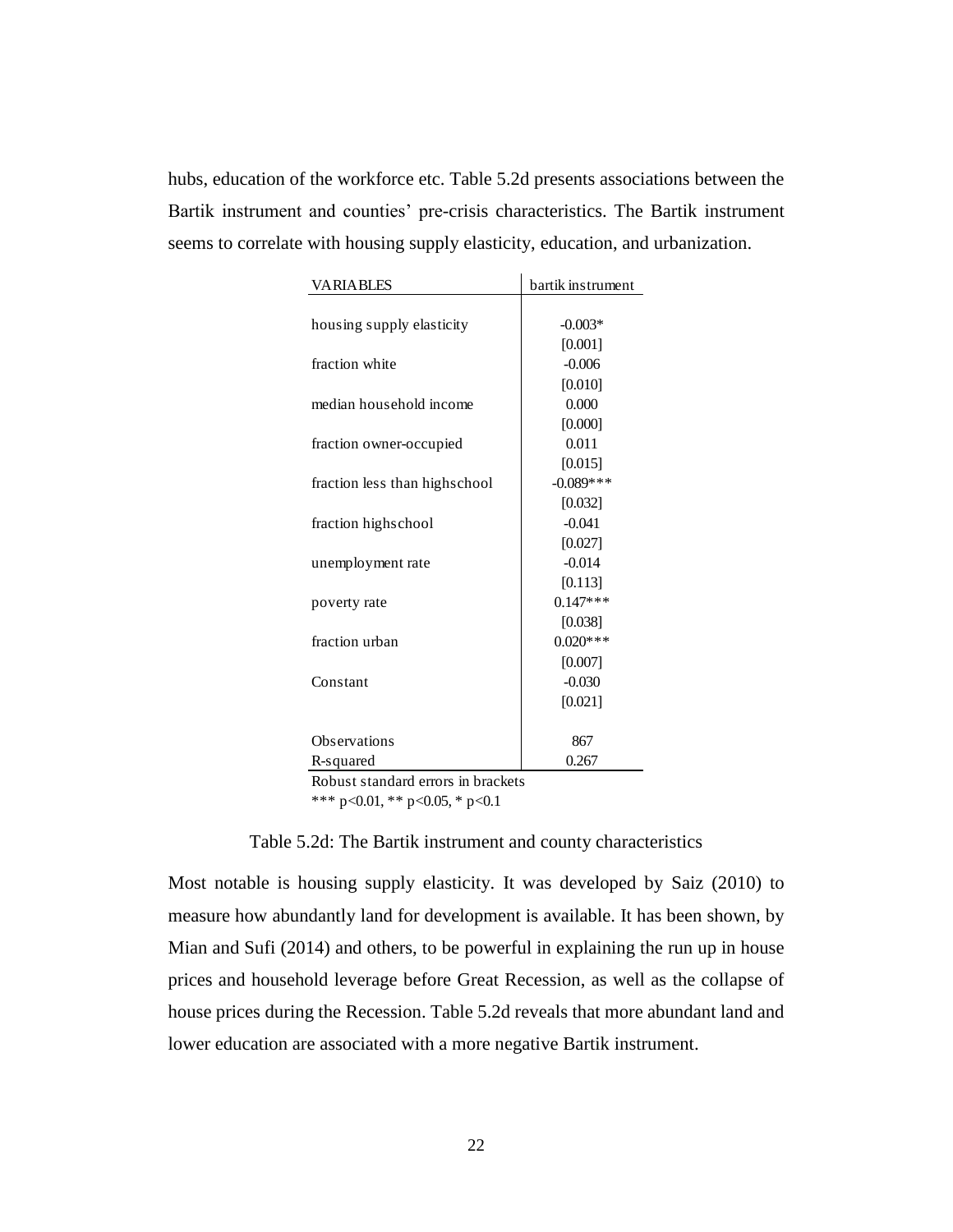| <b>VARIABLES</b>              | $\Delta$ log(TCS employment) |             |                   |             |             |  |
|-------------------------------|------------------------------|-------------|-------------------|-------------|-------------|--|
|                               | $[1]$                        | $[2]$       | $\lceil 3 \rceil$ | $[4]$       | $[5]$       |  |
|                               |                              |             |                   |             |             |  |
| bartik instrument             | $0.797***$                   | $1.123***$  | $1.176***$        | $0.998***$  | $1.041***$  |  |
|                               | [0.149]                      | [0.098]     | [0.142]           | [0.121]     | [0.150]     |  |
| leverage 2006                 |                              | $-0.042***$ | $-0.027***$       | $-0.042***$ | $-0.021***$ |  |
|                               |                              | [0.006]     | [0.008]           | [0.006]     | [0.008]     |  |
| change in housing net worth   |                              |             | $0.134***$        |             | $0.180***$  |  |
|                               |                              |             | [0.040]           |             | [0.040]     |  |
| fraction white                |                              |             |                   | $0.040*$    | 0.028       |  |
|                               |                              |             |                   | [0.024]     | [0.027]     |  |
| median household income       |                              |             |                   | $0.000***$  | $0.000***$  |  |
|                               |                              |             |                   | [0.000]     | [0.000]     |  |
| fraction owner-occupied       |                              |             |                   | $-0.125***$ | $-0.107**$  |  |
|                               |                              |             |                   | [0.049]     | [0.045]     |  |
| fraction less than highschool |                              |             |                   | $-0.051$    | 0.031       |  |
|                               |                              |             |                   | [0.058]     | [0.061]     |  |
| fraction highschool           |                              |             |                   | 0.007       | 0.042       |  |
|                               |                              |             |                   | [0.087]     | [0.090]     |  |
| unemployment rate             |                              |             |                   | 0.156       | $0.382**$   |  |
|                               |                              |             |                   | [0.180]     | [0.154]     |  |
| poverty rate                  |                              |             |                   | 0.136       | 0.138       |  |
|                               |                              |             |                   | [0.103]     | [0.134]     |  |
| fraction urban                |                              |             |                   | $-0.039***$ | $-0.047***$ |  |
|                               |                              |             |                   | [0.013]     | [0.016]     |  |
| Constant                      | $-0.059***$                  | $0.028**$   | 0.011             | 0.041       | $-0.038$    |  |
|                               | [0.010]                      | [0.012]     | [0.017]           | [0.046]     | [0.048]     |  |
|                               |                              |             |                   |             |             |  |
| Observations                  | 3,066                        | 2,211       | 935               | 2,211       | 935         |  |
| R-squared                     | 0.058                        | 0.209       | 0.275             | 0.239       | 0.334       |  |
| F-stat                        | 28.53                        | 73.83       | 26.00             | 42.17       | 42.67       |  |

# **5.3 First stage relationship**

Robust standard errors in brackets

\*\*\* p<0.01, \*\* p<0.05, \* p<0.1

# Table 5.3: First stage relationship

Table 5.3 presents the results for the relationship between the Bartik instrument and the log change in TCS employment. This is the first stage of the IV regression. Note that the sample is matched that of the second stage. F-statistics are consistently high and larger than 10, implying a strong relationship between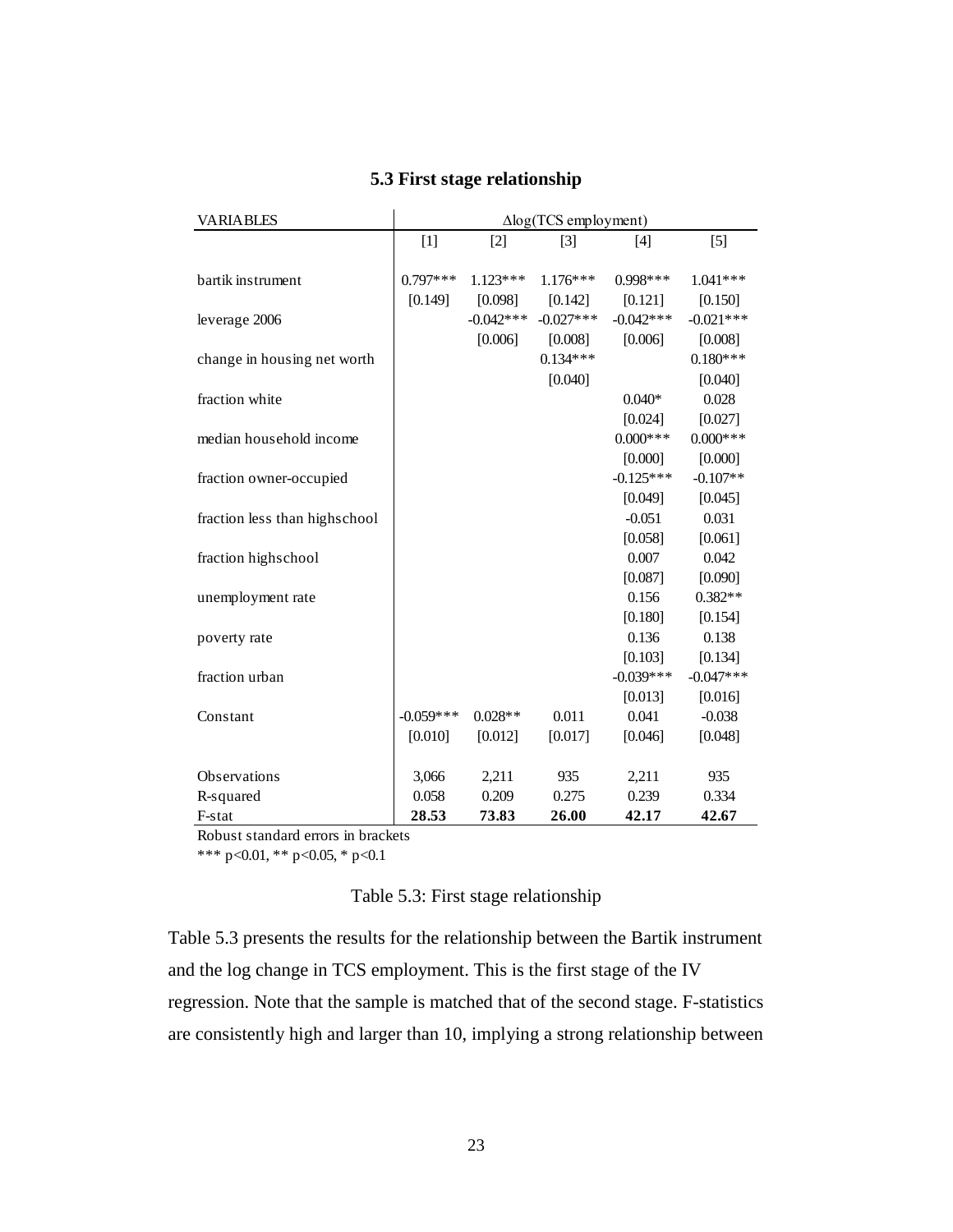the instrument and the instrumented variables. The relationship is interpreted as follows. Every tradable job lost due to aggregate demand decline leads to 1.041 jobs lost in TCS.

### **5.4 Baseline results**

Tables 5.4a presents the reduced form relationship between the Bartik instrument and retail and restaurant job growth. Column [1] does not include the proxies for household leverage, while columns [2] to [5] do. After the inclusion of the leverage proxies, the relationship between the Bartik instrument and the RR job growth becomes positive and highly significant. This is because the Bartik instrument and household leverage are positively correlated<sup>5</sup>. Overall, a 1% decrease in the Bartik instrument causes a 0.278% decline in retail and restaurant employment between 2007 and 2010.

Table 5.4b shows the IV regressions between TCS job losses and retail and restaurant job losses, which show the baseline results of the paper. The positive coefficients in columns [2] to [5] imply that higher TCS job losses during the Great Recession led to stronger declines in retail and restaurant employment. Across counties, a 1% decrease in TCS job losses caused a 0.279% to 0.341% decrease in RR job losses. . This is above and beyond the direct effect of household deleveraging on retail and restaurants, as documented by Mian and Sufi (2014).

 $\overline{a}$ 

<sup>&</sup>lt;sup>5</sup> As table 5.2c discloses, the Bartik instrument is negatively correlated with housing supply elasticity. Hence it should be positively correlated with household leverage. In words, counties with abundance of land have more exposure to tradable production households (i.e. more negative Bartik instrument). At the same time, households were less leveraged in the run up to the Recession.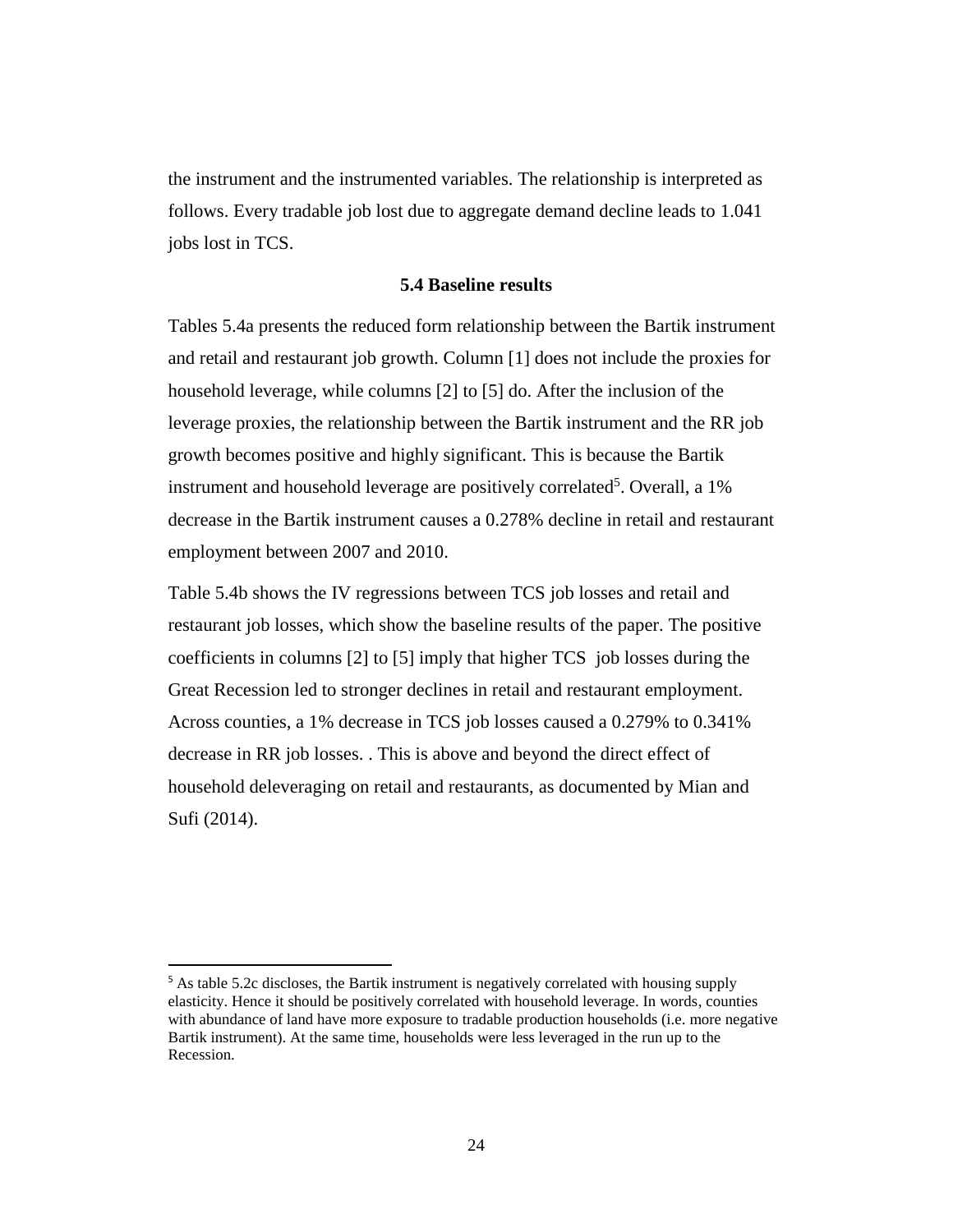The relationship is robust to a series of county characteristics. These control variables (except urbanization) do not seem to affect retail and restaurant job losses.

| <b>VARIABLES</b>              | $\Delta$ log(retail and restaurant employment) |             |             |             |             |
|-------------------------------|------------------------------------------------|-------------|-------------|-------------|-------------|
|                               | $[1]$                                          | $[2]$       | $[3]$       | [4]         | [5]         |
|                               |                                                |             |             |             |             |
| bartik instrument             | 0.007                                          | $0.297***$  | $0.314**$   | $0.355***$  | $0.278***$  |
|                               | [0.116]                                        | [0.096]     | [0.156]     | [0.128]     | [0.059]     |
| leverage 2006                 |                                                | $-0.036***$ | $-0.032***$ | $-0.023**$  | $-0.033***$ |
|                               |                                                | [0.005]     | [0.010]     | [0.010]     | [0.007]     |
| $\Delta$ housing net worth    |                                                |             | 0.056       | 0.088       |             |
|                               |                                                |             | [0.049]     | [0.057]     |             |
| fraction white                |                                                |             |             | $-0.004$    | 0.013       |
|                               |                                                |             |             | [0.025]     | [0.020]     |
| median household income       |                                                |             |             | $0.000***$  | 0.000       |
|                               |                                                |             |             | [0.000]     | [0.000]     |
| fraction owner-occupied       |                                                |             |             | $-0.100$    | $-0.123**$  |
|                               |                                                |             |             | [0.067]     | [0.061]     |
| fraction less than highschool |                                                |             |             | 0.050       | $-0.019$    |
|                               |                                                |             |             | [0.084]     | [0.059]     |
| fraction highschool           |                                                |             |             | 0.145       | 0.056       |
|                               |                                                |             |             | [0.152]     | [0.124]     |
| unemployment rate             |                                                |             |             | $-0.362$    | $-0.220$    |
|                               |                                                |             |             | [0.247]     | [0.181]     |
| poverty rate                  |                                                |             |             | $0.374**$   | 0.161       |
|                               |                                                |             |             | [0.159]     | [0.120]     |
| fraction urban                |                                                |             |             | $-0.060***$ | $-0.039***$ |
|                               |                                                |             |             | [0.016]     | [0.008]     |
| Constant                      | $-0.054***$                                    | 0.021       | 0.019       | $-0.012$    | $0.067*$    |
|                               | [0.011]                                        | [0.016]     | [0.024]     | [0.053]     | [0.036]     |
|                               |                                                |             |             |             |             |
| Observations                  | 3,066                                          | 2,211       | 935         | 935         | 2,211       |
| R-squared                     | 0.000                                          | 0.121       | 0.174       | 0.232       | 0.146       |

Robust standard errors in brackets

\*\*\* p<0.01, \*\* p<0.05, \* p<0.1

Table 5.4a: Reduced form relationship between the Bartik instrument and RR job growth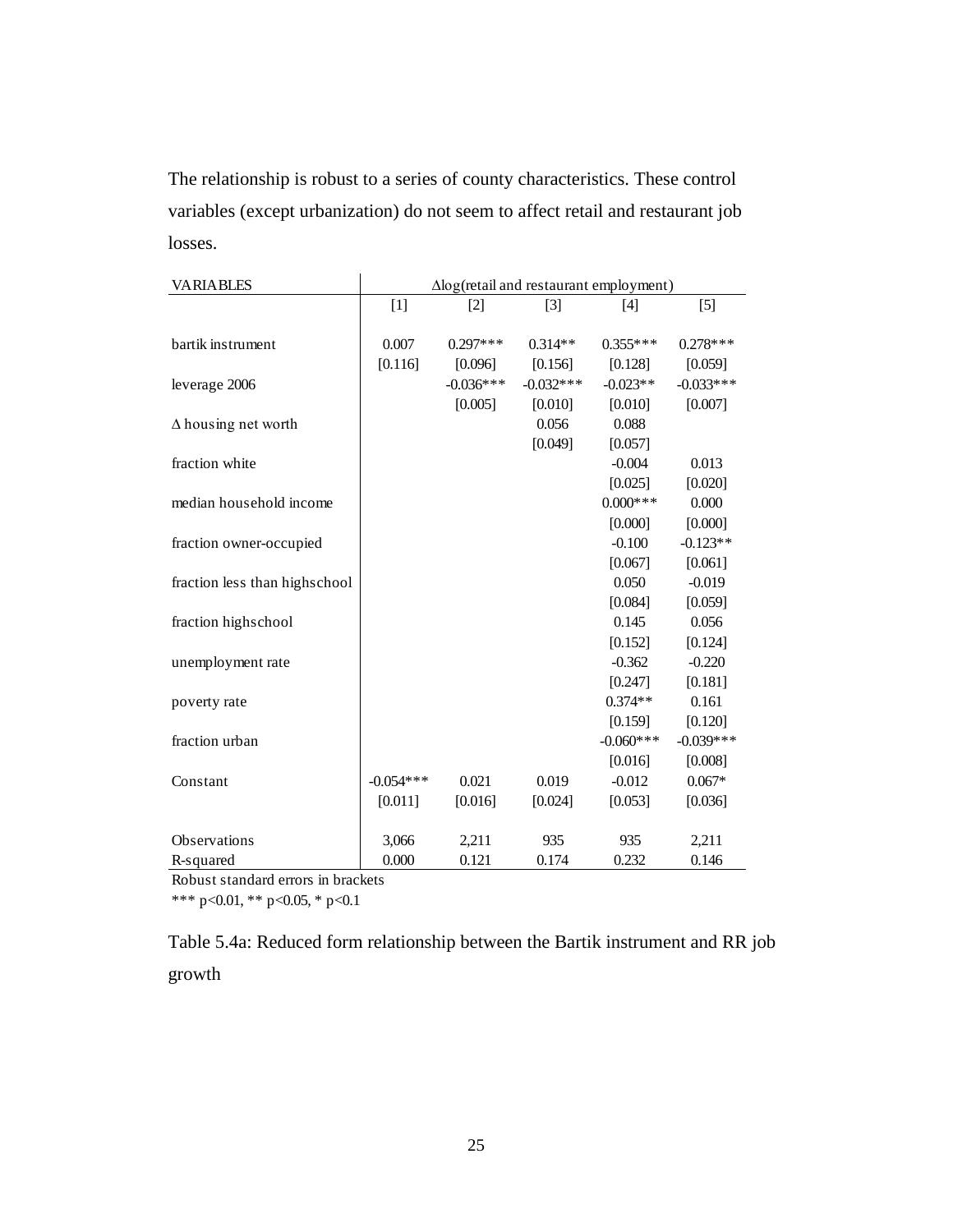| <b>VARIABLES</b>              | $\Delta$ log(retail and restaurant employment) |             |             |              |                   |
|-------------------------------|------------------------------------------------|-------------|-------------|--------------|-------------------|
|                               | $[1]$                                          | [2]         | $[3]$       | $[4]$        | $\lceil 5 \rceil$ |
| $\Delta$ log(TCS employment)  | 0.009                                          | $0.264***$  | $0.267**$   | $0.279***$   | $0.341**$         |
|                               | [0.143]                                        | [0.076]     | [0.123]     | [0.065]      | [0.133]           |
| leverage 2006                 |                                                | $-0.025***$ | $-0.025***$ | $-0.021***$  | $-0.016*$         |
|                               |                                                | [0.003]     | [0.007]     | [0.007]      | [0.010]           |
| $\Delta$ housing net worth    |                                                |             | 0.021       |              | 0.027             |
|                               |                                                |             | [0.051]     |              | [0.062]           |
| fraction white                |                                                |             |             | 0.002        | $-0.014$          |
|                               |                                                |             |             | [0.018]      | [0.024]           |
| median household income       |                                                |             |             | 0.000        | $0.000*$          |
|                               |                                                |             |             | [0.000]      | [0.000]           |
| fraction owner-occupied       |                                                |             |             | $-0.088$     | $-0.064$          |
|                               |                                                |             |             | [0.061]      | [0.068]           |
| fraction less than highschool |                                                |             |             | $-0.005$     | 0.039             |
|                               |                                                |             |             | [0.061]      | [0.089]           |
| fraction highschool           |                                                |             |             | 0.054        | 0.130             |
|                               |                                                |             |             | [0.104]      | [0.125]           |
| unemployment rate             |                                                |             |             | $-0.263$     | $-0.492*$         |
|                               |                                                |             |             | [0.172]      | [0.253]           |
| poverty rate                  |                                                |             |             | 0.123        | $0.326**$         |
|                               |                                                |             |             | [0.117]      | [0.164]           |
| fraction urban                |                                                |             |             | $-0.028$ *** | $-0.044***$       |
|                               |                                                |             |             | [0.009]      | [0.016]           |
|                               | $-0.053***$                                    | 0.014       | 0.016       | 0.056        | 0.001             |
| Constant                      | [0.018]                                        | [0.012]     | [0.020]     | [0.040]      | [0.056]           |
|                               |                                                |             |             |              |                   |
| Observations                  | 3,066                                          | 2,211       | 935         | 2,211        | 935               |
| R-squared                     | 0.004                                          | 0.141       | 0.223       | 0.152        | 0.249             |

Robust standard errors in brackets

\*\*\* p<0.01, \*\* p<0.05, \* p<0.1

Table 5.4b: Baseline results

The causal relationship seems stronger than the simple correlation relationship in section 5.1. The magnitude of the coefficients in Table 5.4b is larger than that in table 5.1. This is possible, as the IV is estimating the local average treatment effect (TCS job losses caused by demand-driven tradable job losses) whereas the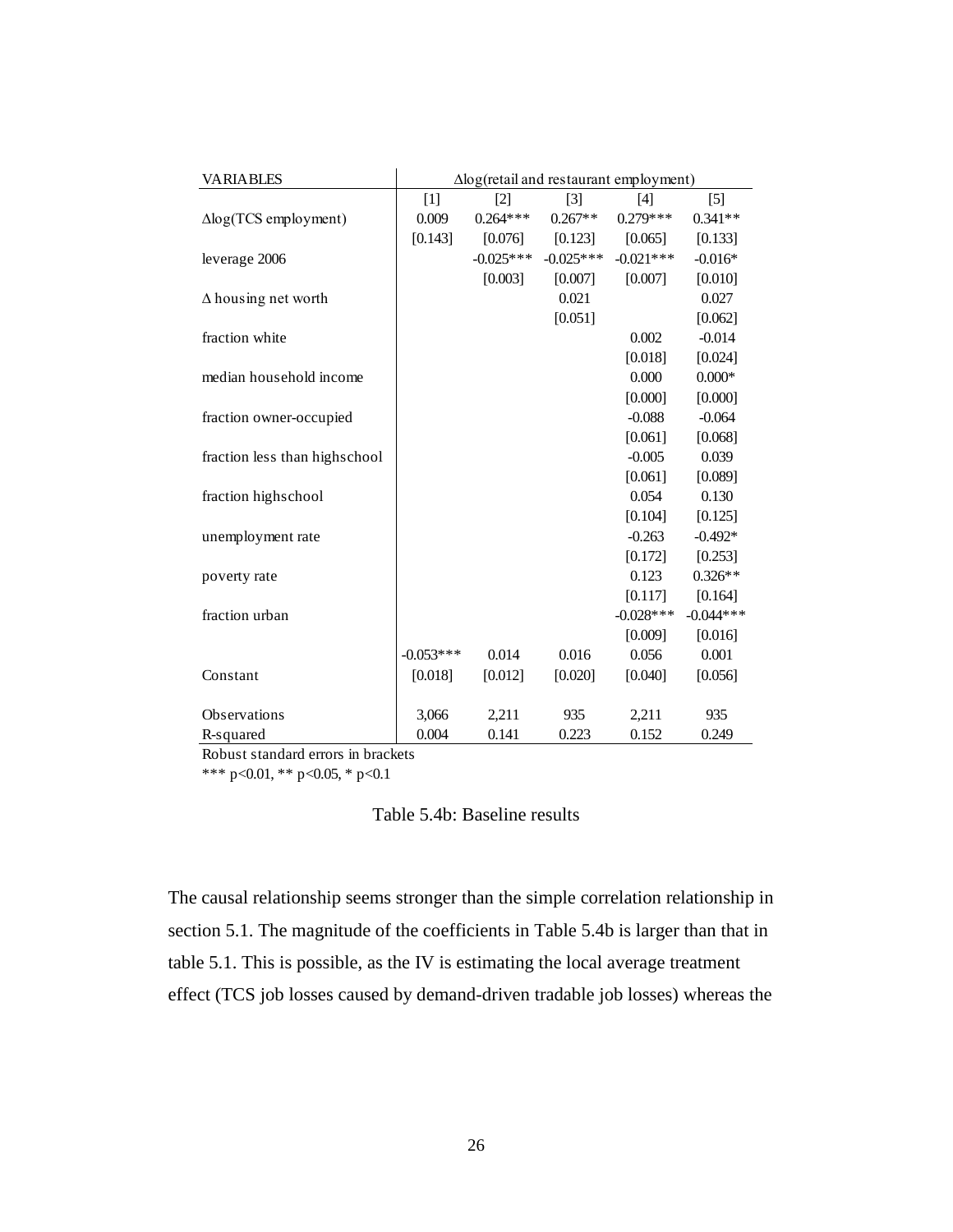OLS is estimating the average association over the entire population (all TCS job losses).

Figure 5.4 shows the scatter plot depicting the correlation between the Bartik instrument and RR job growth, after controlling for household leverage (i.e. the scatter plot for column [2] in Table 5.4a). The scatterplot shows that the relationship is robust and does not depend on any set of counties.



Figure 5.4: Scatterplot between the Bartik instrument residuals and RR employment growth residuals (column [2], table 5.4)

In summary, section 5 shows a very strong and robust causal relationship between a county's job losses in tradable, construction and other services and those in retail and restaurants. In the next section, I will focus on examining competing hypotheses to the demand channel.

#### **6. ON THE TRANSMISSION MECHANISMS**

This section discusses potential competing mechanisms, and argues that the evidence points to demand-driven propagation. First of all, it is not guaranteed that a drop in tradable employment will cause retail and restaurant employment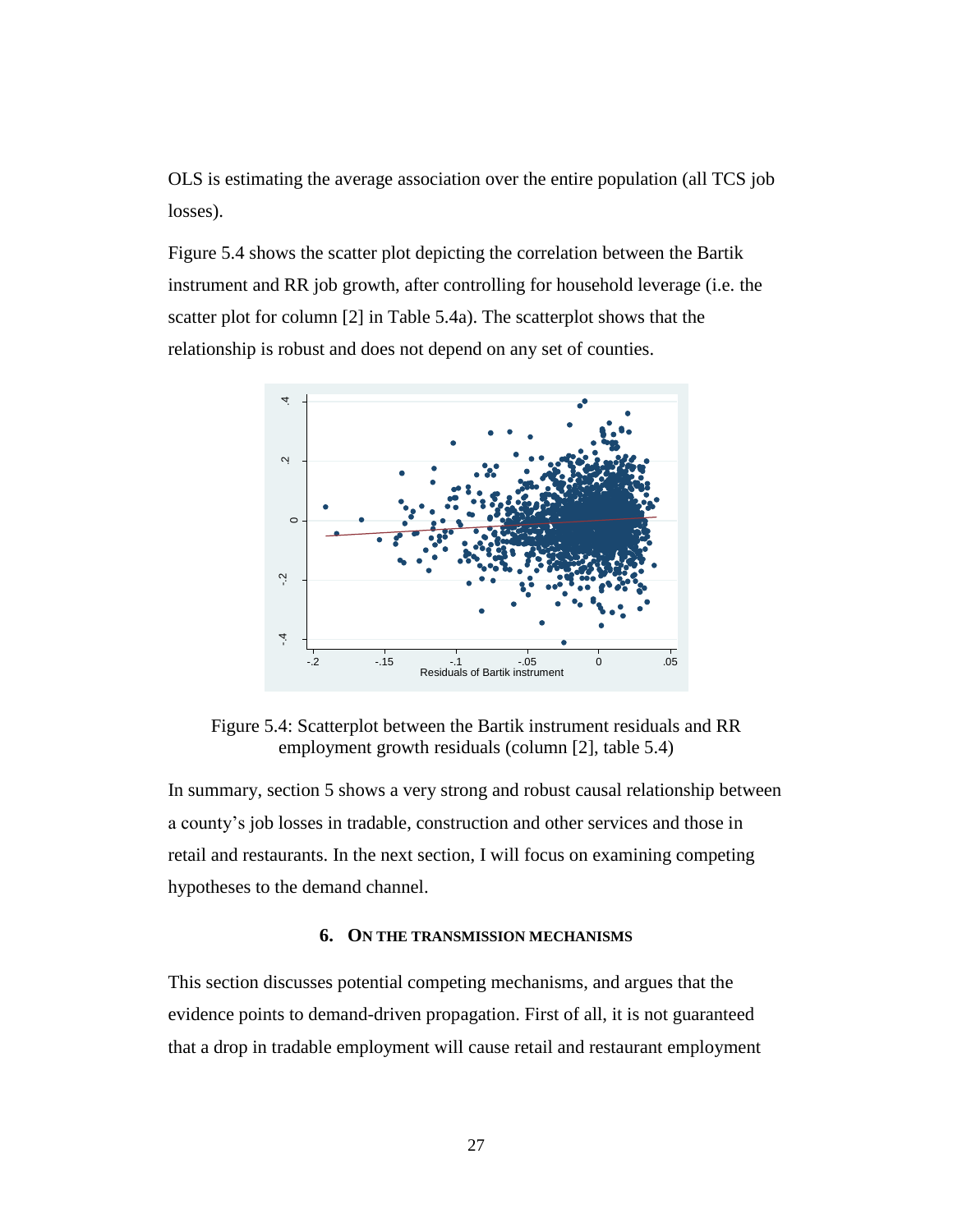losses. For example, Autor et al (2013) and Acemoglu et al (2015) find that import competition from China depresses manufacturing jobs in the U.S., but there is no spillover effect from manufacturing job losses to retail and restaurant job losses. Theoretically, if wages are flexible, a drop in TCS employment could even lead to a *rise* in retail and restaurant employment, because now there is an increase in labor supply.

I find little evidence for the downward adjustments of nominal wages in retail and restaurant sectors. Nominal wages tend to be sticky, in the sense that they do not decline more in areas more exposed to tradable production. Wages are measured as the average weekly wage during the first quarter of 2007, and that during the first quarter of 2010, for *Retail* (NAICS code 44-45) and *Full Service Restaurants* sector (NAICS code 7221).

Table 6.0 shows the regressions between the change in log wages of retail and restaurants and TCS job losses, with other control variables. Counties with more negative Bartik instrument, or counties with larger drops of TCS employment, do not seem to see stronger declines in retail and restaurant wages. This suggests that cross-sectoral reallocation of labor, from TCS to retail and restaurants, did not likely occur during the Great Recession. If there were hiring of unemployed TCS workers from restaurants, we would expect to see either hourly wages drop, or less hours worked per worker, both of which would result in lower average weekly wage. The wage stickiness result stands in contrast with what Autor et al. (2013) find: wages fall in areas more exposed to industries facing competition from China. This is considered as evidence for a combination of negative demand and labor reallocation from manufacturing to non-manufacturing. Note that the period Autor et al (2013) consider is longer (1990 to 2007), which might have allowed for gradual wage adjustments. In contrast, the massive collapse of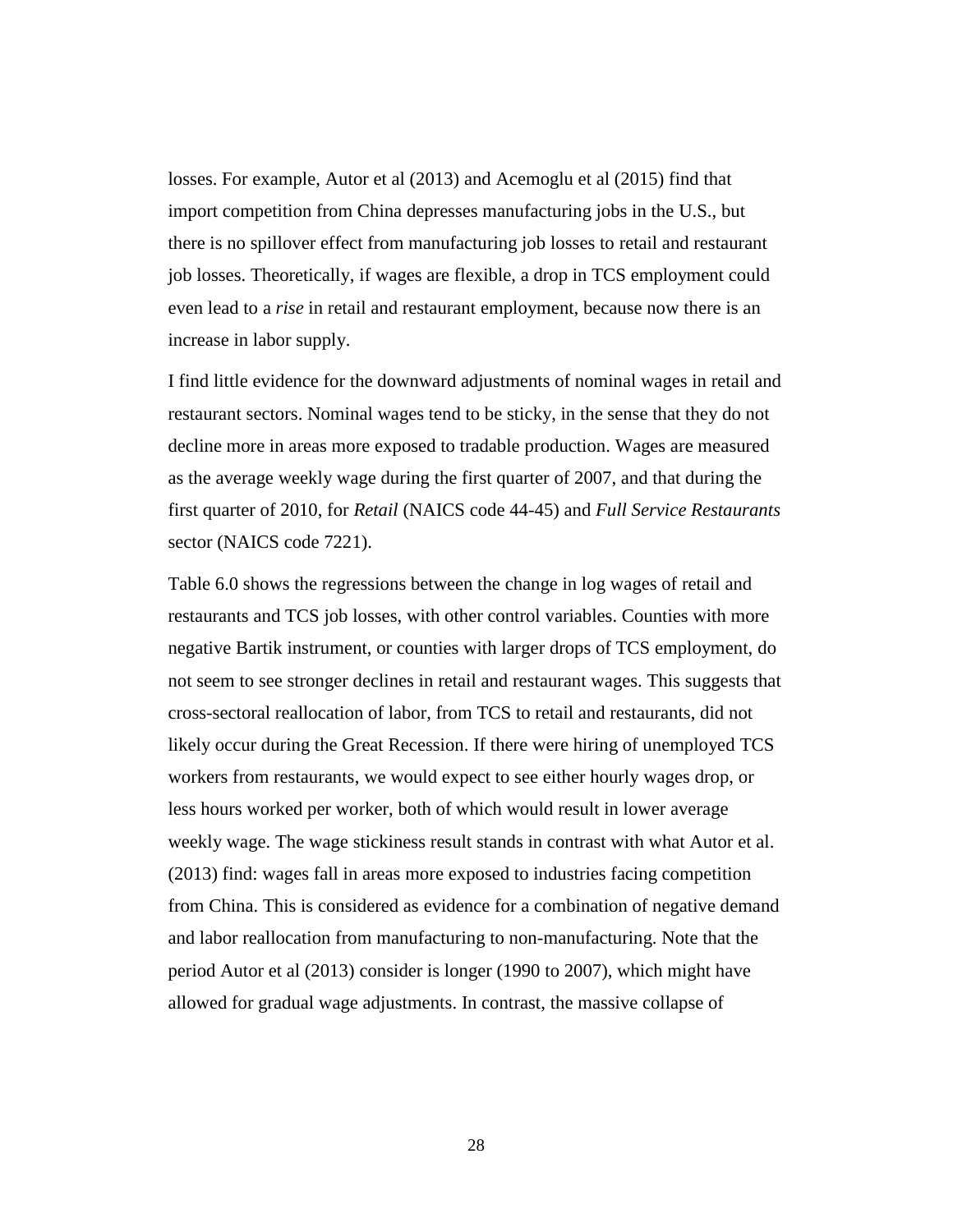demand during the Great Recession took place in such a short time, preventing local wages to adjust.

| <b>VARIABLES</b>                    | $\Delta$ log(retail wage) |              | $\Delta$ log(restaurant wage) |            |
|-------------------------------------|---------------------------|--------------|-------------------------------|------------|
|                                     |                           |              |                               |            |
| bartik instrument                   | $-0.072$                  |              | $-0.130$                      |            |
|                                     | [0.067]                   |              | [0.117]                       |            |
| Instrumented $\Delta$ log(TCS jobs) |                           | $-0.071$     |                               | $-0.123$   |
|                                     |                           | [0.066]      |                               | [0.116]    |
| leverage 2006                       | $-0.019***$               | $-0.022$ *** | $-0.012***$                   | $-0.017**$ |
|                                     | [0.004]                   | [0.005]      | [0.004]                       | [0.008]    |
|                                     |                           |              |                               |            |
| Controls                            | Yes                       | <b>Yes</b>   | Yes                           | Yes        |
|                                     |                           |              |                               |            |
| Constant                            | $-0.060$                  | $-0.057$     | $0.175*$                      | $0.182*$   |
|                                     | [0.048]                   | [0.048]      | [0.093]                       | [0.095]    |
|                                     |                           |              |                               |            |
| <b>Observations</b>                 | 2,185                     | 2,185        | 1,798                         | 1,798      |
| R-squared                           | 0.209                     | 0.194        | 0.176                         | 0.153      |

Robust standard errors in brackets

\*\*\* p<0.01, \*\* p<0.05, \* p<0.1

#### Table 6.0: On nominal wage rigidity

Local nominal wage rigidity matters for demand driven propagation of job losses. If wages were flexible, we could still obtain full employment even with a negative demand shock, because wages would adjust to absorb additional labor. If local wages are sticky, the only way retail and restaurant firms adjust to the demand shock is to shed labor and scale down their businesses.

Even in the case that a drop in retail and restaurant employment accompanies a decline in tradable employment, it still does not mean the transmission operates through the demand channel. In the following sections, I examine in detail competing hypotheses: exposure to house price collapse and credit supply problems. I argue that none of the competing hypotheses square well with the data.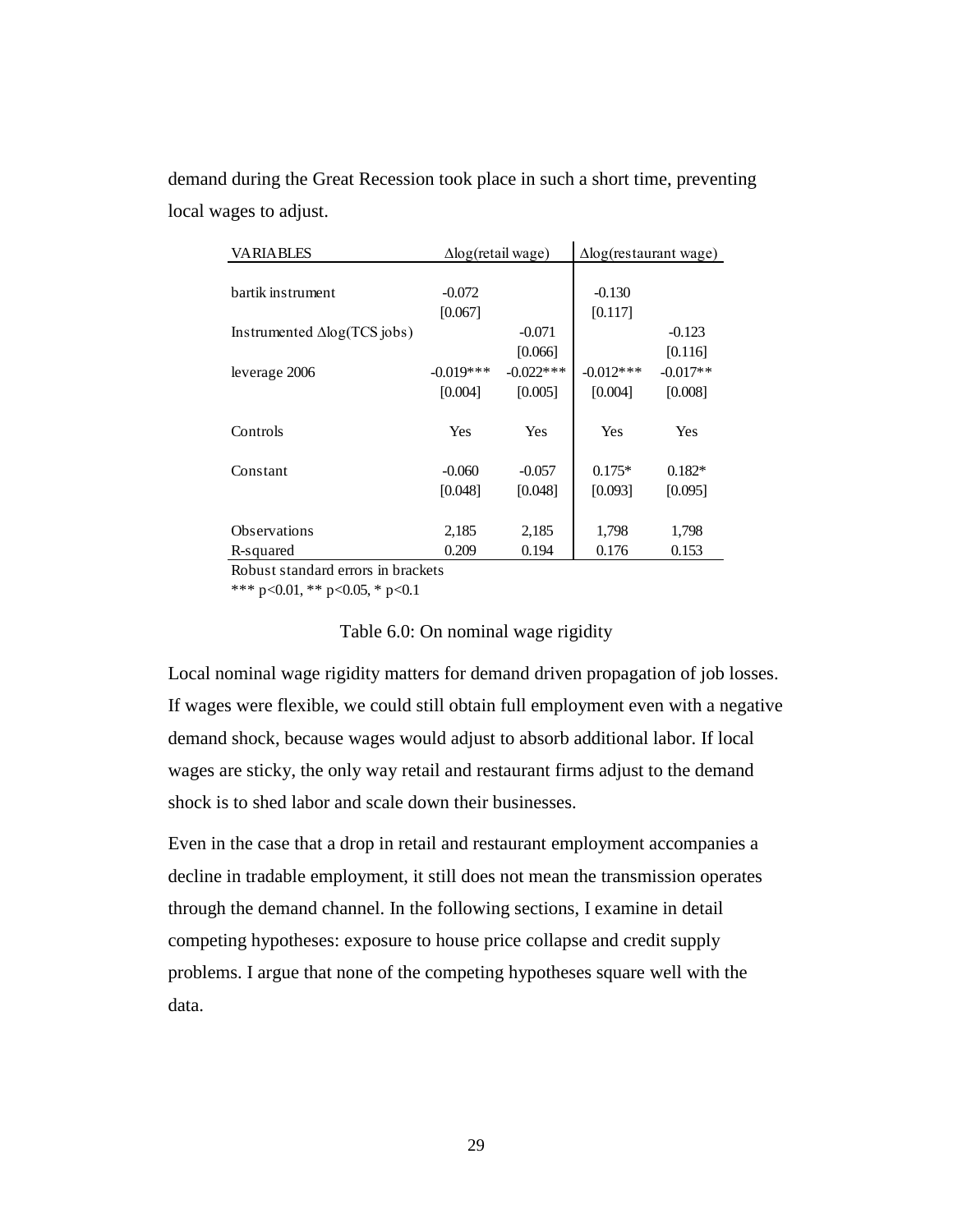## **6.1 Housing**

The house price collapse is one of the most dramatic characteristics of the Great Recession. Using Zillow Research's house price index, I estimate that house prices on average fell 11.2% between March 2007 and March 2010, across 945 counties where Zillow has data. With such a change, a reasonable concern is that housing could contaminate the proposed channel, in the following way: job losses in tradable, construction and services could depress house prices in a county, which then would reduce the net worth of locals. Bearing a negative wealth effect, they have to cut consumption, hurting the retail and restaurant sector. The spillover effect operates through the housing channel. This is a closely related channel to the demand propagation, but is not the same.

| <b>VARIABLES</b>                    | $\Delta$ log(house price) |           |  |
|-------------------------------------|---------------------------|-----------|--|
|                                     |                           |           |  |
| bartik instrument                   | $-1.506$                  |           |  |
|                                     | [1.352]                   |           |  |
| Instrumented $\Delta$ log(TCS jobs) |                           | $-1.499$  |  |
|                                     |                           | [1.634]   |  |
| housing supply elasticity           | $0.055***$                | $0.066**$ |  |
|                                     | [0.020]                   | [0.031]   |  |
| Controls                            | Yes                       | Yes       |  |
| Constant                            | 0.185                     | 0.185     |  |
|                                     | [0.366]                   | [0.451]   |  |
| <b>Observations</b>                 | 529                       | 529       |  |
| R-squared                           | 0.438                     | 0.053     |  |
| Robust standard errors in brackets  |                           |           |  |

\*\*\* p<0.01, \*\* p<0.05, \* p<0.1

Table 6.1a: TCS employment and house prices

I do not see the housing channel in operation here. Table 6.1a shows the impacts of the Bartik instrument and the instrumented TCS job growth on log change of house prices between 2007 and 2010, with housing supply elasticity as a key control.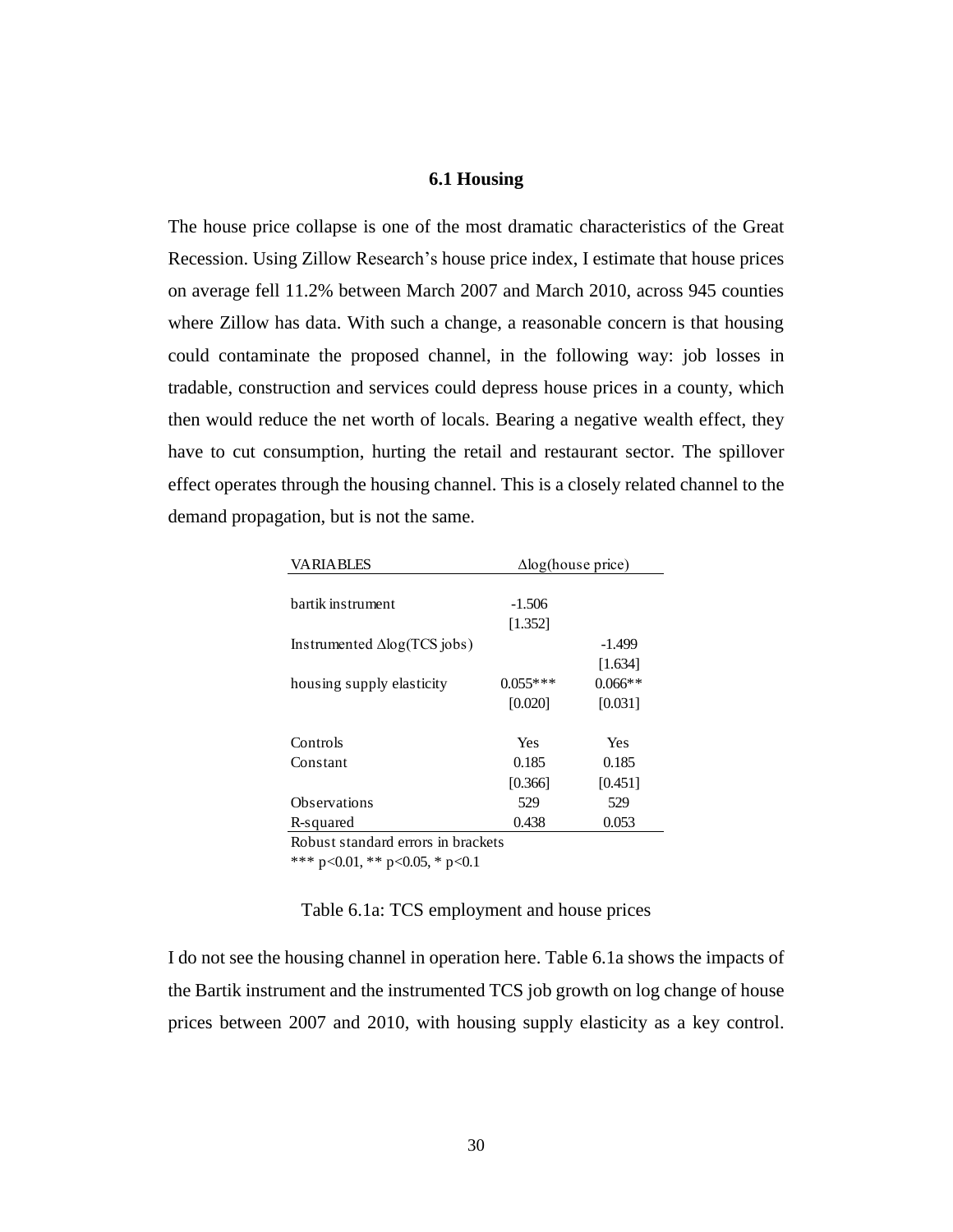Housing supply elasticity (Saiz, 2010) measures how abundantly land for development is available. It has been shown, by Mian and Sufi (2014) and others, to be powerful in explaining the run up in house prices before Great Recession, and the collapse of house prices during the Recession. There is no evidence that TCS job losses cause the decline in house prices between 2007 and 2010, after housing supply elasticity is included. This evidence however should be treated with caution, as it is possible that the insignificance is partly due to the small sample size.

Alternatively, I include the 2007-2010 log change in house price into the IV regression (table 6.1b). The impact of TCS job losses on RR job losses remains robust.

| <b>VARIABLES</b>                          | $\Delta$ log(RR job) |            |  |  |
|-------------------------------------------|----------------------|------------|--|--|
|                                           | $[1]$                | [2]        |  |  |
|                                           |                      |            |  |  |
| Instrumented $\Delta$ log(TCS jobs)       | $0.365***$           | $0.378***$ |  |  |
|                                           | [0.134]              | [0.143]    |  |  |
| leverage 2006                             | $-0.005$             | $-0.005$   |  |  |
|                                           | [0.007]              | [0.009]    |  |  |
| $\Delta$ housing net worth                |                      | $-0.007$   |  |  |
|                                           |                      | [0.075]    |  |  |
| $\Delta$ log(house price)                 | 0.015                | 0.018      |  |  |
|                                           | [0.029]              | [0.036]    |  |  |
|                                           |                      |            |  |  |
| Controls                                  | yes                  | yes        |  |  |
| Constant                                  | $-0.030$             | $-0.053$   |  |  |
|                                           | [0.067]              | [0.071]    |  |  |
|                                           |                      |            |  |  |
| Observations                              | 917                  | 670        |  |  |
| R-squared                                 | 0.207                | 0.250      |  |  |
| Detected stated and smaller to true deste |                      |            |  |  |

Robust standard errors in brackets

\*\*\* p<0.01, \*\* p<0.05, \* p<0.1

Table 6.1b: Change in house price and the relationship between TCS and RR job

losses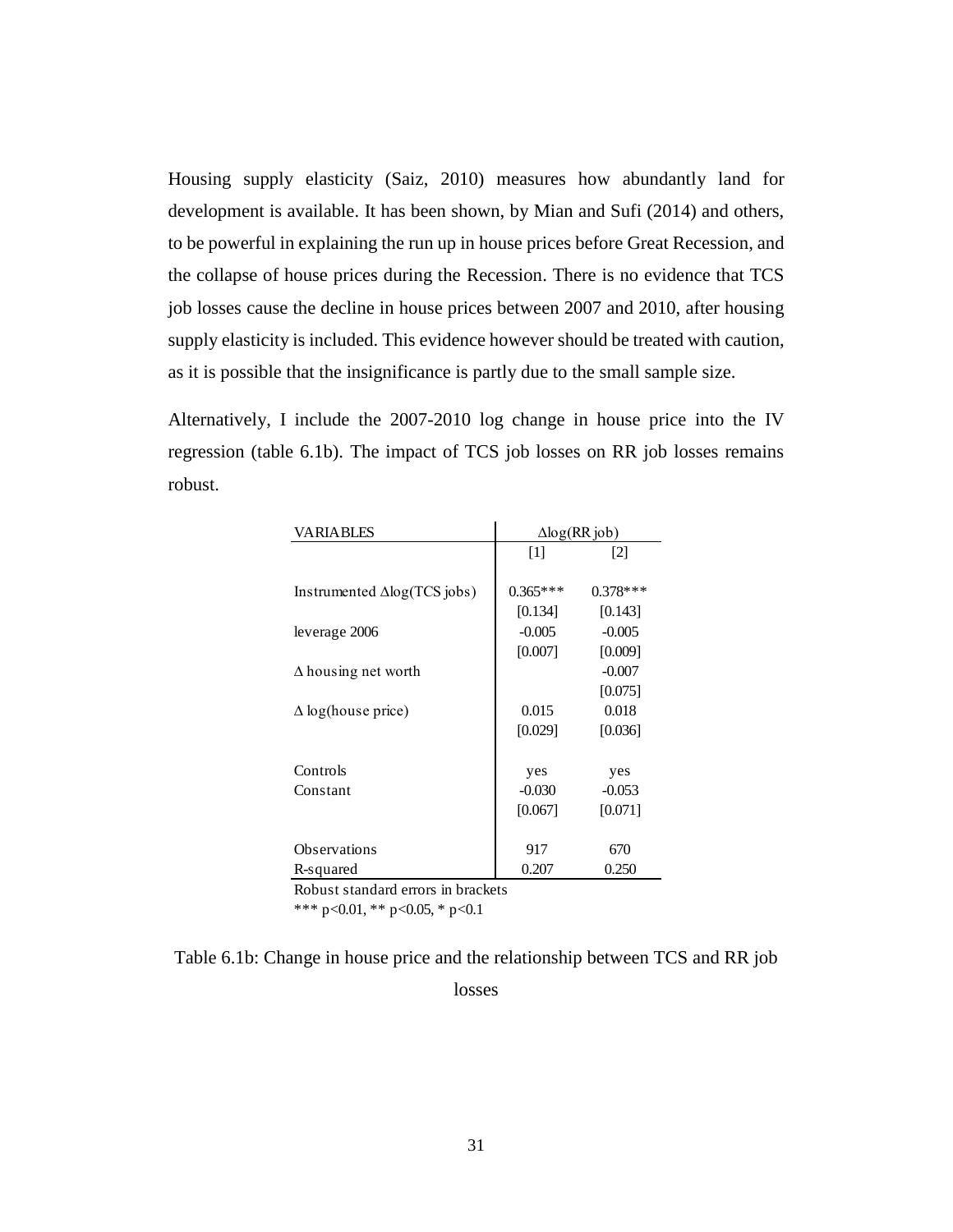# **6.2 Credit**

The most prominent competing hypothesis is credit-led spillovers, that is, the spillovers from the TCS sector to the retail and restaurant sectors could take place via the credit market. For example, under-water tradable firms are late in their loan repayments, which weakens local banks' balance sheet. This in turn affects local lending to retail and restaurant firms. A decline in retail and restaurant employment therefore could be due to local credit problems, not local demand problems.

Table 6.2, however, shows this is not likely the case. I organize the regressions in two blocks. The first block, columns [1] to [3], shows log changes in the number of retail and restaurant firms between 2007 and 2010, by size (1 to 19 workers, 20 to 99 workers, and more than 100 workers). If credit channel were the problem, smaller retail and restaurant firms should get hit more in counties with larger TCS job losses, on the ground that smaller firms have more difficult access to credit. This is not the case here, as the coefficients become more positive for larger establishments. That is, (instrumented) job losses in TCS hurts larger RR firms more than it does smaller ones.

A concern is the result can be driven by numbers of smaller firms being inflated, due to larger firms cutting jobs and becoming smaller firms. This is a possibility. I try to mitigate this possibility by using few numbers of bins (only three bins covering three groups of firm size, versus six in the data). With fewer number of bins, the chance of firms moving to a different group is smaller.

The second block, columns [4] and [5], splits the counties into two groups, one with more national banks (National=1), and one with more local banks ( $Local=1$ ) (similarly to Mian and Sufi, 2014). If credit were to play a key role in the transmission, retail and restaurant job losses would be more sensitive to instrumented TCS job losses in counties with more local banks, as local banks would be less likely to get help from outside their respective counties. I do not see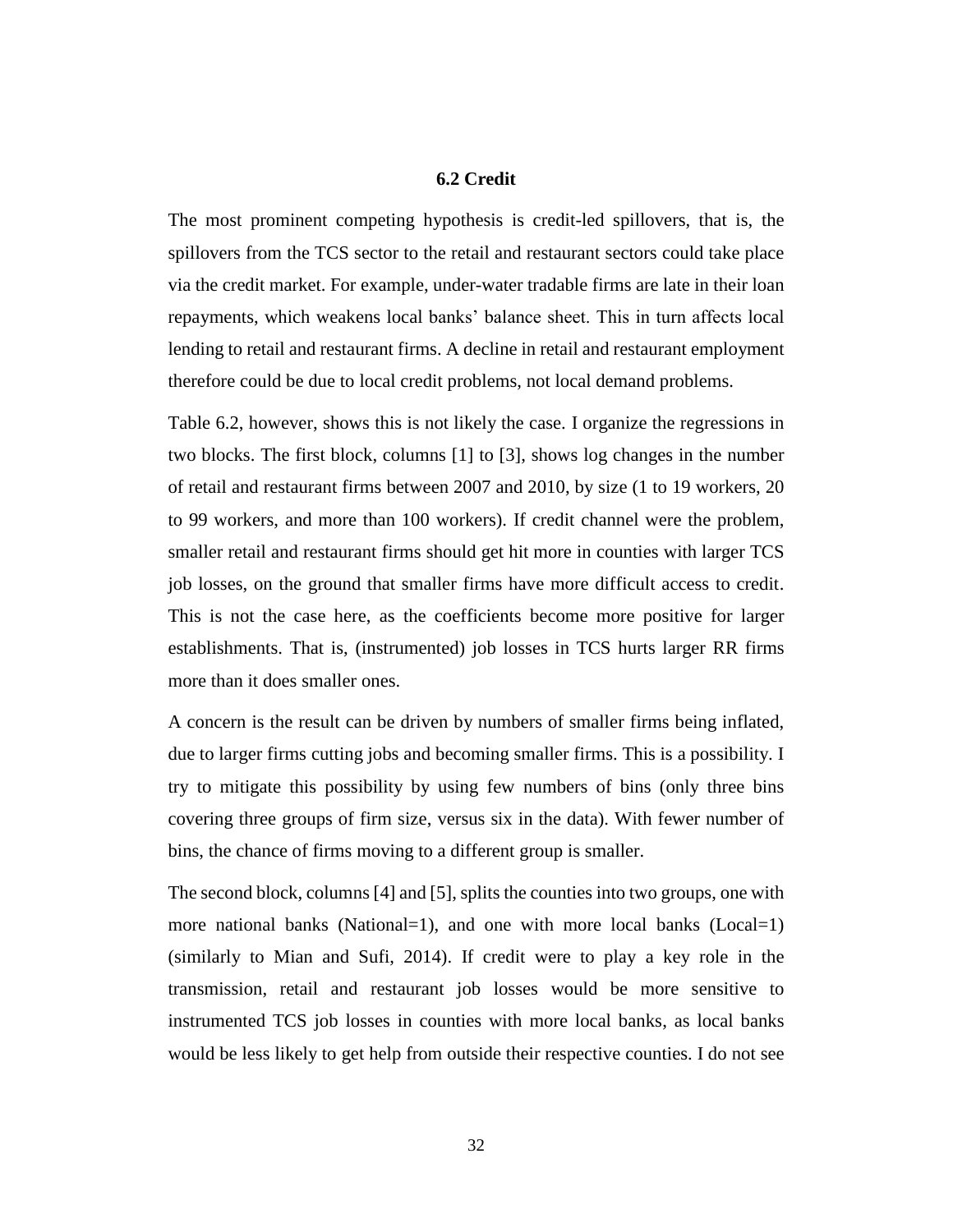|                                     | $\Delta$ log(RR firms) |            | $\Delta$ log(RR jobs) |              |                   |
|-------------------------------------|------------------------|------------|-----------------------|--------------|-------------------|
| <b>VARIABLES</b>                    | 1 to 19                | 20 to 99   | $100+$                | National     | Local             |
|                                     | [1]                    | $[2]$      | $\lceil 3 \rceil$     | $[4]$        | $\lceil 5 \rceil$ |
|                                     |                        |            |                       |              |                   |
| Instrumented $\Delta$ log(TCS jobs) | $0.208*$               | $0.315**$  | $0.848**$             | $0.282***$   | $0.268***$        |
|                                     | [0.110]                | [0.131]    | [0.369]               | [0.101]      | [0.098]           |
| leverage 2006                       | $-0.002$               | $-0.013$   | $-0.024$              | $-0.022$ *** | $-0.018$          |
|                                     | [0.007]                | [0.008]    | [0.019]               | [0.007]      | [0.012]           |
|                                     |                        |            |                       |              |                   |
| Controls                            | Yes                    | <b>Yes</b> | <b>Yes</b>            | Yes          | <b>Yes</b>        |
|                                     |                        |            |                       |              |                   |
| Constant                            | $-0.027$               | 0.056      | $-0.100$              | 0.009        | $0.152***$        |
|                                     | [0.037]                | [0.056]    | [0.121]               | [0.056]      | [0.053]           |
|                                     |                        |            |                       |              |                   |
| <b>Observations</b>                 | 2,211                  | 2,210      | 1,846                 | 1,178        | 1,033             |
| R-squared                           | 0.165                  | 0.045      | $-0.001$              | 0.218        | 0.062             |

that case in columns [4] and [5]. If anything, high TCS job losses reduces retail and restaurant employment more in counties with more national banks.

Robust standard errors in brackets

\*\*\* p<0.01, \*\* p<0.05, \* p<0.1

## Table 6.2: The credit channel

#### **6.3: Income-elastic v.s. income-inelastic retail and restaurant sectors**

In this extension, retail and restaurant sectors are disaggregated into incomeelastic and income-inelastic groups. If the impact of TCS job losses on incomeelastic RR industries is *larger* than that of income-inelastic ones, the finding would further support the demand-driven spillover. If non-demand factors were behind the spillover, there is no reason to expect that the impacts on incomeelastic industries are larger.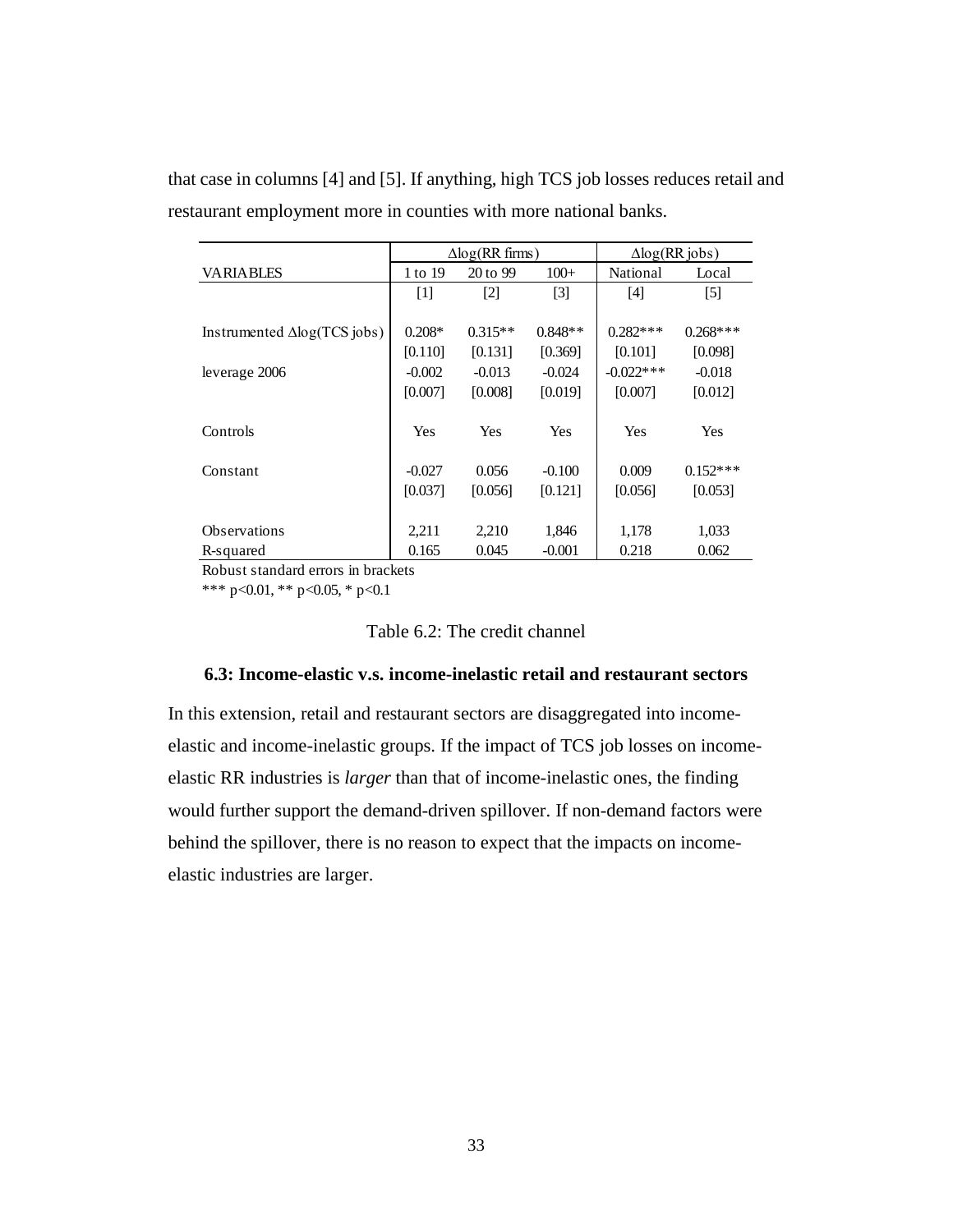| naics | Name                                               | $\Delta$ log(jobs) | Income elasticity |
|-------|----------------------------------------------------|--------------------|-------------------|
| 4422  | Home furnishings stores                            | $-0.360$           | Elastic           |
| 4521  | Department stores                                  | $-0.330$           | Elastic           |
| 4412  | Other motor vehicle dealers                        | $-0.301$           | Elastic           |
| 4421  | Furniture stores                                   | $-0.265$           | Elastic           |
| 4483  | Jewelry luggage and leather goods stores           | $-0.228$           | Elastic           |
| 4512  | Book periodical and music stores                   | $-0.228$           | Elastic           |
| 4531  | Florist                                            | $-0.224$           | Elastic           |
| 4411  | Automobile dealers                                 | $-0.201$           | Elastic           |
| 4431  | Electronics and appliance stores                   | $-0.191$           | Elastic           |
| 4452  | Specialty food stores                              | $-0.149$           | Elastic           |
| 4532  | Office supplies stationery and gift stores         | $-0.142$           | Elastic           |
| 4539  | Other miscellaneous store retailers                | $-0.139$           | Elastic           |
| 4511  | Sporting goods hobby and musical instrument stores | $-0.116$           | Elastic           |
|       |                                                    |                    |                   |
| 4461  | Health and personal care stores                    | $-0.059$           | Inelastic         |
| 4481  | Clothing stores                                    | $-0.059$           | Inelastic         |
| 4482  | Shoe stores                                        | $-0.050$           | Inelastic         |
| 7224  | Drinking places (alcoholic beverages)              | $-0.049$           | Inelastic         |
| 4413  | Automotive parts accessories and tire stores       | $-0.041$           | Inelastic         |
| 4471  | Gasoline stations                                  | $-0.034$           | Inelastic         |
| 7222  | Limited-service eating places                      | $-0.028$           | Inelastic         |
| 7221  | Full-service restaurants                           | $-0.020$           | Inelastic         |
| 4451  | Grocery stores                                     | $-0.014$           | Inelastic         |
| 4453  | Beer wine and liquor stores                        | 0.031              | Inelastic         |
| 4533  | Used merchandise stores                            | 0.074              | Inelastic         |
| 7223  | Special food services                              | 0.092              | Inelastic         |
| 4529  | Other general merchandise stores                   | 0.244              | Inelastic         |

Table 6.3a: Income-elastic and income-inelastic retail and restaurant industries

I categorize retail and restaurant industries to elastic and inelastic groups by the following rule: those with larger national employment declines during the Great Recession are considered income-elastic, the rest are income inelastic. Table 6.3a presents the categorization. It generally makes sense. Grocery, specialty food (e.g. meat, seafood, and bakery), beer, wine and liquor, health care and personal care, gasoline stations and used merchandise stores are considered more necessary for our day to day living when our income declines. They belong to the income inelastic group.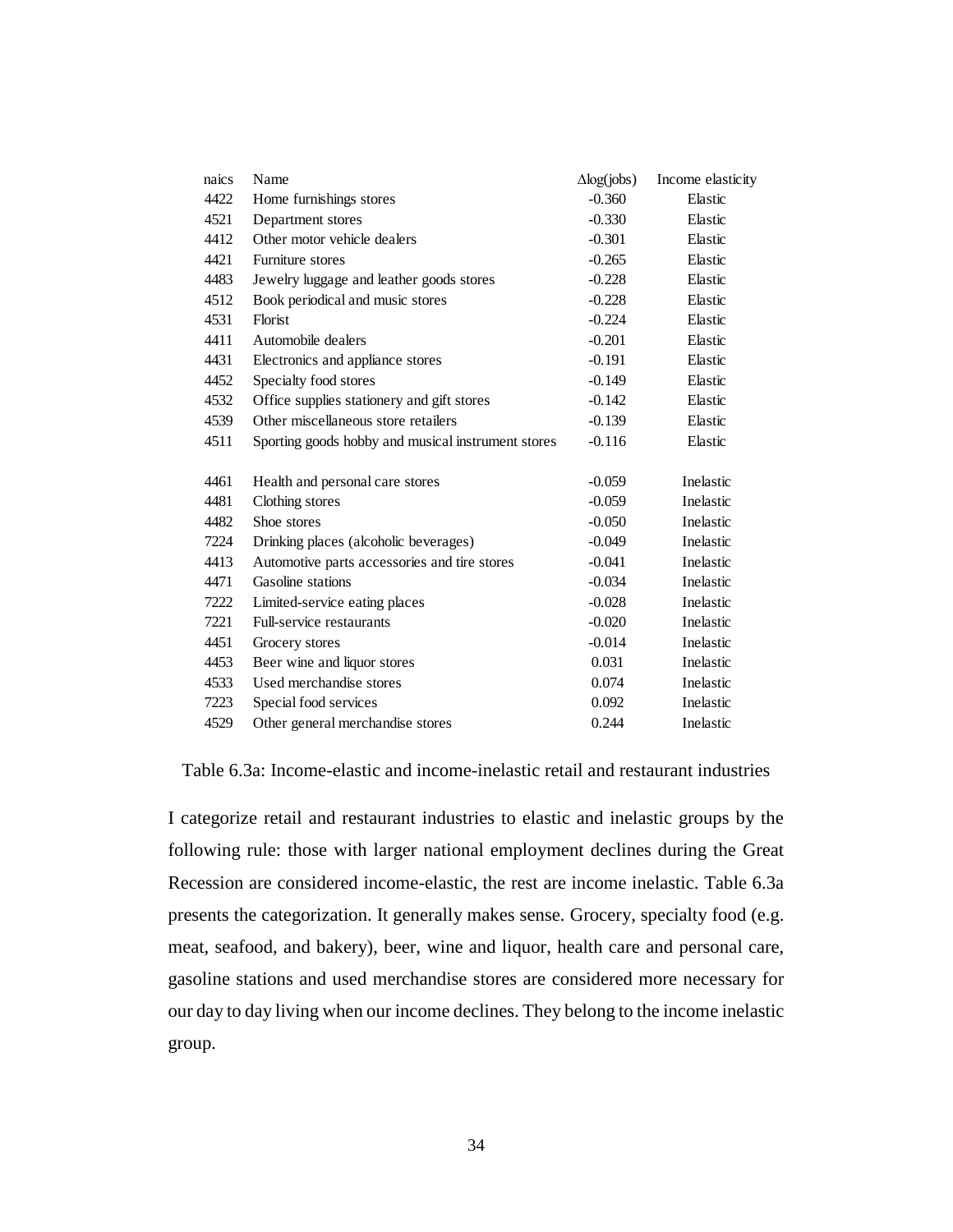|                                     | $\Delta$ log(Retail and restaurant employment) |           |                  |             |
|-------------------------------------|------------------------------------------------|-----------|------------------|-------------|
| <b>VARIABLES</b>                    | income-elastic                                 |           | income-inelastic |             |
|                                     |                                                |           |                  |             |
| Instrumented $\Delta$ log(TCS jobs) | $1.024***$                                     | $0.841**$ | 0.078            | 0.127       |
|                                     | [0.283]                                        | [0.330]   | [0.123]          | [0.123]     |
| leverage 2006                       | 0.009                                          | $-0.001$  | $-0.029$ ***     | $-0.025***$ |
|                                     | [0.011]                                        | [0.014]   | [0.005]          | [0.008]     |
|                                     |                                                |           |                  |             |
| controls                            | no                                             | yes       | no               | yes         |
|                                     |                                                |           |                  |             |
| Constant                            | $-0.170***$                                    | $-0.136$  | $0.061***$       | 0.069       |
|                                     | [0.023]                                        | [0.124]   | [0.014]          | [0.046]     |
|                                     |                                                |           |                  |             |
| <b>Observations</b>                 | 2,219                                          | 2,219     | 2,219            | 2,219       |
| R-squared                           | $-0.036$                                       | 0.004     | 0.072            | 0.085       |

Robust standard errors in brackets

\*\*\* p<0.01, \*\* p<0.05, \* p<0.1



Table 6.3b presents the findings. The job loss spillover to *income elastic* retail and restaurant industries is much larger and more significant than that to *income inelastic* counterparts. This implies that the income-inelastic retail and restaurant sectors were less affected by the TCS job losses. The finding strengthens the argument for a demand-driven propagation of job losses.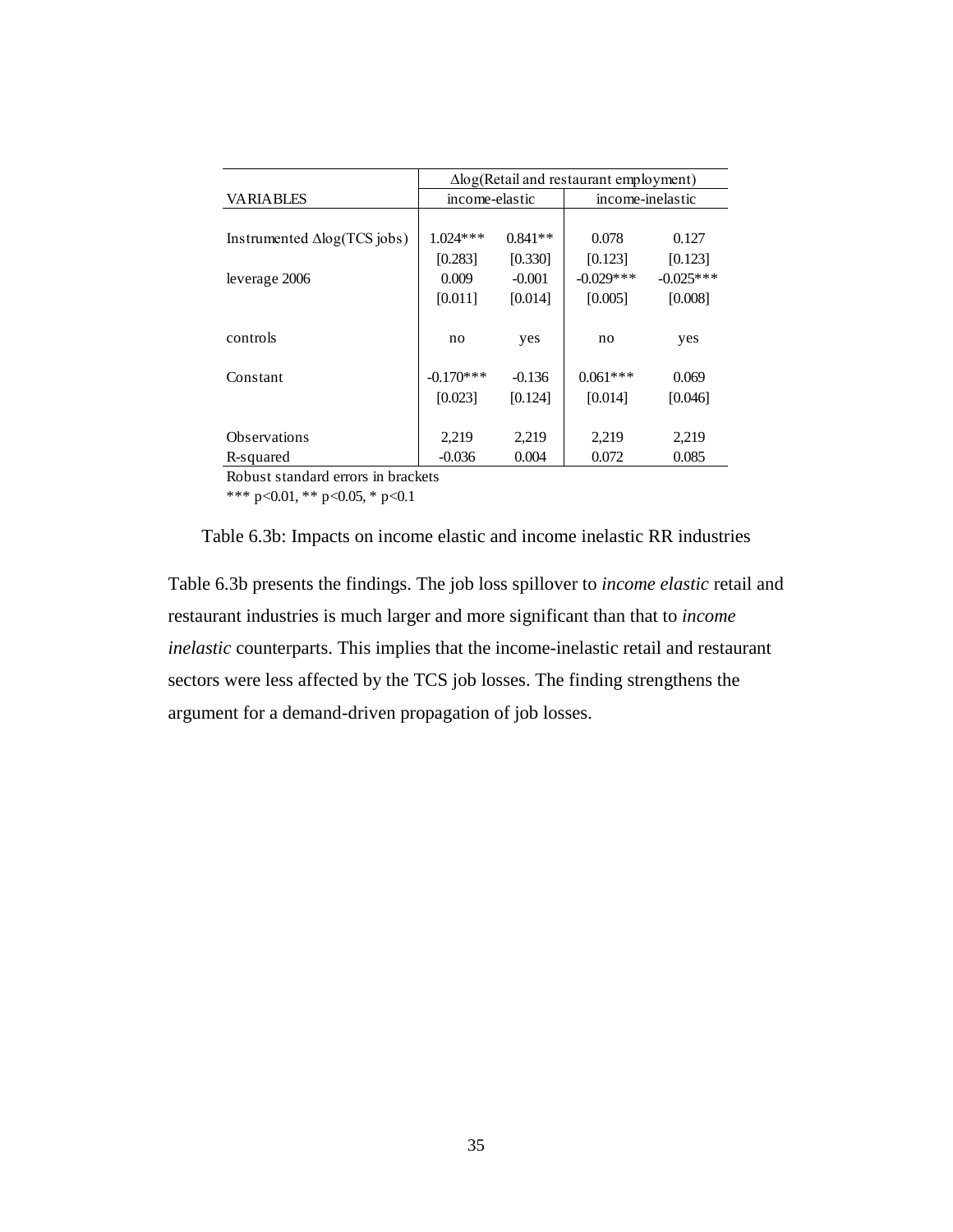#### **7. CONCLUSION**

It is important to understand the impacts of the Great Recession, among them, how shocks transmit across economic sectors and geographic areas. This paper is among the effort to understand the Great Recession better. Utilizing the Bartik instrument, it provides empirical evidence for local demand-driven propagation of job losses. It finds that larger job losses in tradable, construction and services cause heavier retail and restaurant job losses during the Great Recession. The result is statistically very significant and robust, suggesting a powerful role of demand. The finding is not driven by the collapse in house prices, or by the credit shortage problem. Moreover, the propagation are stronger when I focus on the job losses of income-elastic retail and restaurant sectors, which provides further evidence for a demand story. Given the massive tradable employment losses, where some industries lost 30% to 40% of their workforce in such a short time span, it is not very surprising that counties could not absorb or respond to such massive shocks.

The paper has important policy implications. First of all, demand-driven mechanisms matter. This finding suggests a role for demand stabilizing policies to contain demand driven transmissions of negative shocks. Without such policies in place to assist hardest hit population and sectors, negative demand shocks can spread through other healthier sectors of the economy, and worsen the scale and scope of a recession.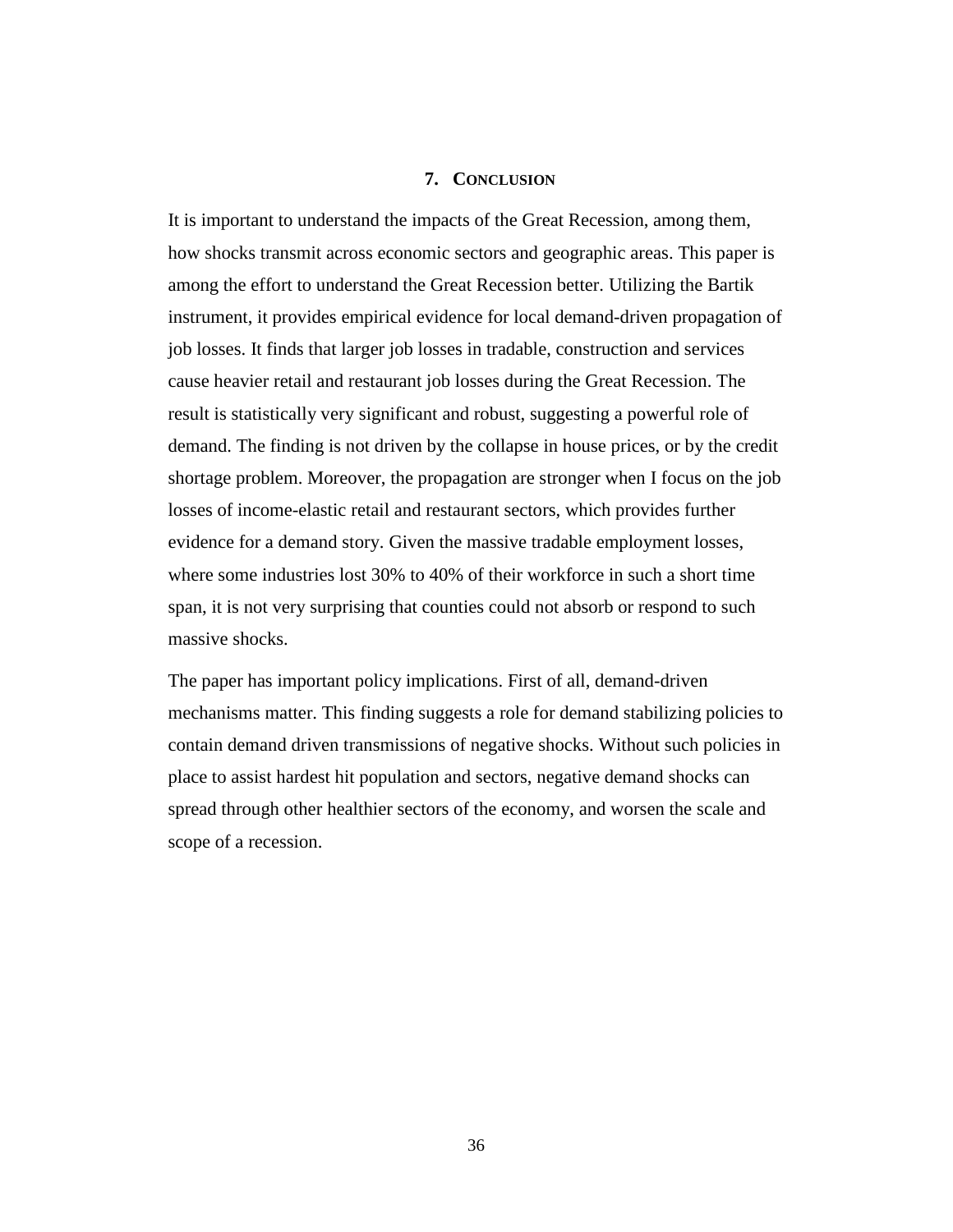#### **REFERENCES**

Acemoglu, Daron & David Autor & David Dorn & Gordon H. Hanson & Brendan Price (2015) "Import Competition and the Great U.S. Employment Sag of the 2000s," forthcoming, *Journal of Labor Economics*

Autor, David H. & Mark G. Duggan, (2003) "The Rise in the Disability Rolls and the Decline in Unemployment," *The Quarterly Journal of Economics*, Oxford University Press, vol. 118(1), pages 157-206.

Autor, David H., David Dorn, and Gordon H. Hanson. 2013. "The China Syndrome: Local Labor Market Effects of Import Competition in the United States." *American Economic Review*, 103(6): 2121-68.

Barro, Robert J., and Charles J. Redlick. (2011) "Macroeconomic Effects from Government Purchases and Taxes." *Quarterly Journal of Economics 126 (1): 51– 102*

Bartik, Timothy J. (1991) *Who Benefits from State and Local Economic Development Policies?* Kalamazoo, MI: W.E. Upjohn Institute for Employment Research

Bertrand Marianne & Jessica Pan & Emir Kamenica, (2015) "Gender Identity and Relative Income within Households," Quarterly Journal of Economics, pp 571– 614

Bils, Mark & Peter J. Klenow & Benjamin A. Malin, (2013) "Testing for Keynesian Labor Demand," *NBER Macroeconomics Annual*, University of Chicago Press, vol. 27(1), pages 311 - 349.

Blanchard, Olivier & Lawrence F. Katz, (1992). "Regional Evolutions," *Brookings Papers on Economic Activity*, Economic Studies Program, The Brookings Institution, vol. 23(1), pages 1-76.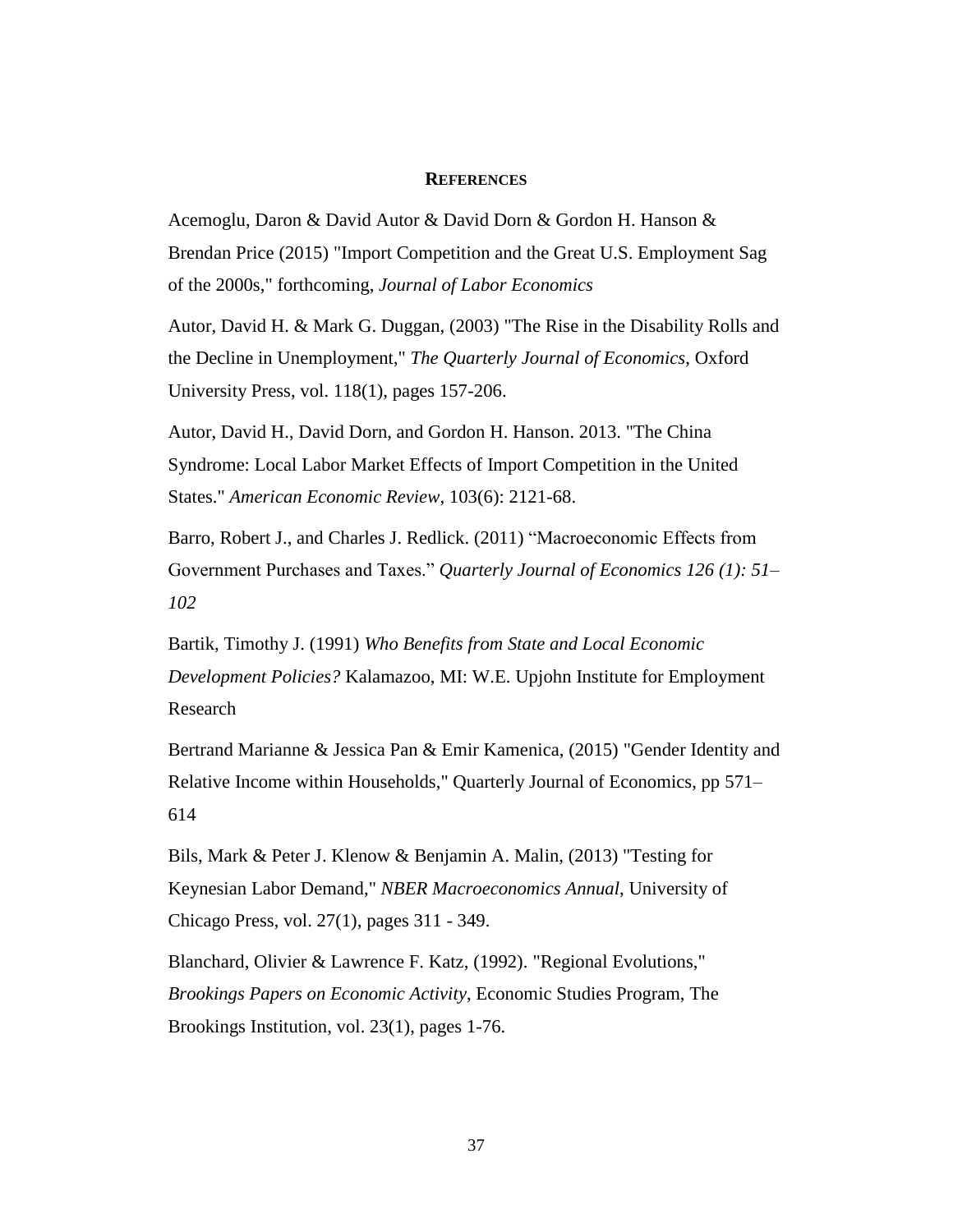Christiano, Lawrence J., Martin Eichenbaum, and Charles L. Evans (2005) "Nominal Rigidities and the Dynamic Effects of a Shock to Monetary Policy**"**  *Journal of Political Economy*, 113 (1), 1–45

Daly, Mary, Bart Hobijn, and Timothy Ni (2013) "The path of wage growth and unemployment" *FEBSF Economic Letter*, 2013-20

Eggertsson Gauti & Paul Krugman, (2012) "Debt, Deleveraging, and the Liquidity Trap: A Fisher-Minsky-Koo Approach," *The Quarterly Journal of Economics*, vol. 127(3), pages 1469-1513.

Ilzetzki Ethan & Enrique G. Mendoza & Carlos A. Végh (2013) "How Big (Small?) are Fiscal Multipliers?," *Journal of Monetary Economics* 60:2, pp. 239- 254

Galı, Jordi (2010) "Monetary Policy and Unemployment," in Benjamin M. Friedman and Michael Woodford, eds., *Handbook of Monetary Economics*, Vol. 3, chapter 10, pp. 487–546

Guerrieri Veronica & Guido Lorenzoni, (2011) "Credit Crises, Precautionary Savings, and the Liquidity Trap," *NBER Working Papers 17583*

Heathcote, Jonathan and Fabrizio Perri (2015) "Wealth and Volatility," *Mimeo*, Federal Reserve Bank of Minneapolis

Keynes Maynard John (1936), "The General Theory of Employment, Interest and Money"

Luttmer, Erzo (2005) "Neighbors as Negatives: Relative Earnings and Well-Being," *The Quarterly Journal of Economics*, Oxford University Press, vol. 120(3), pages 963-1002.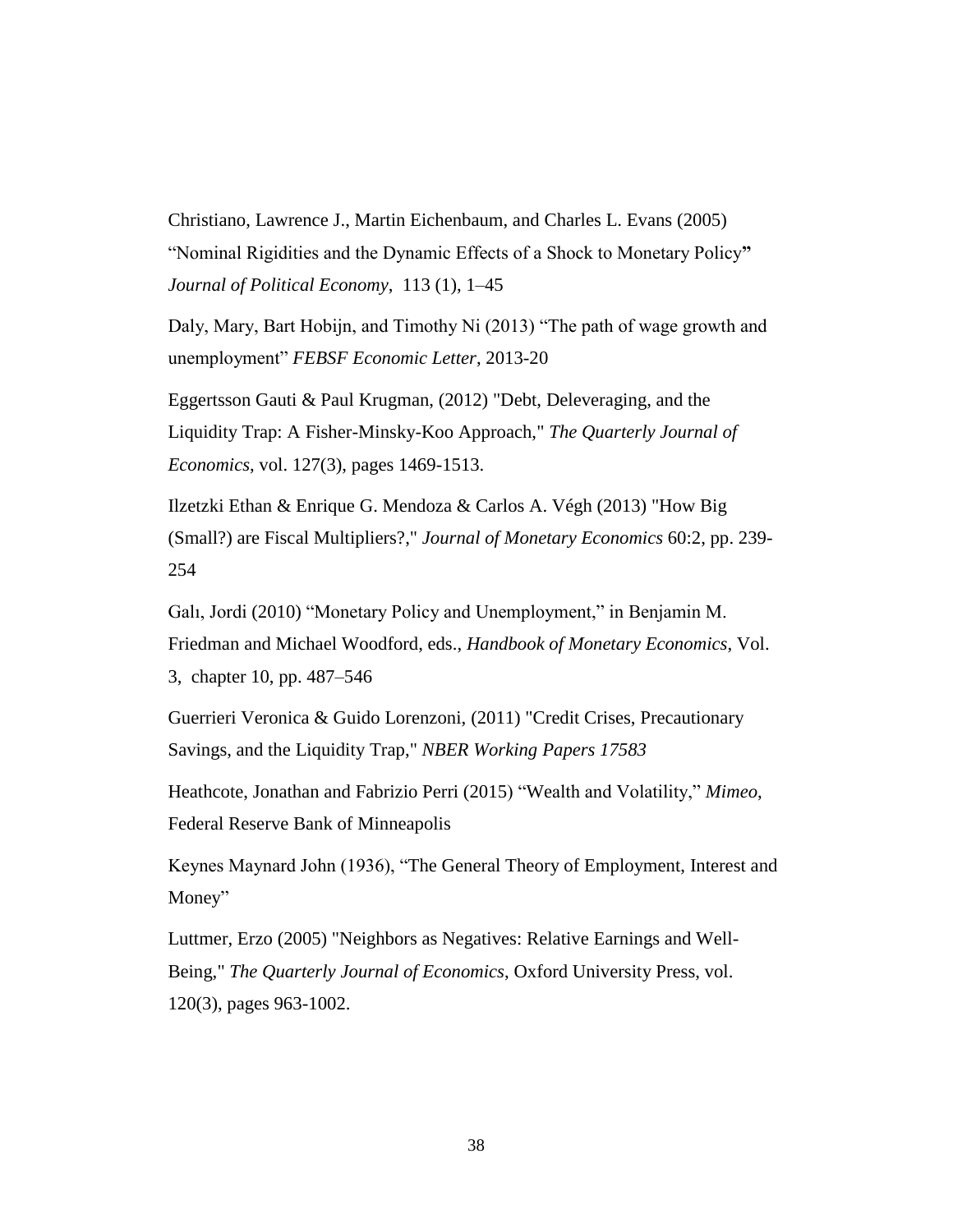Kraay, Aart (2012) "How large is the Government Spending Multiplier? Evidence from World Bank Lending," *The Quarterly Journal of Economics* vol. 127(2), pages 829-887.

Kraay Aart (2014). "Government Spending Multipliers in Developing Countries: Evidence from Lending by Official Creditors," *American Economic Journal: Macroeconomics*, vol. 6(4), pages 170-208

Mian Atif and Amir Sufi (2010), "Household Leverage And The Recession Of 2007 To 2009" *IMF Economic Review*, 58, 74–117

Mian Atif and Amir Sufi (2014), "What Explains the 2007-2009 Drop in Employment?", *Econometrica*, Vol. 82, No. 6, 2197-2223

Mian Atif, Amir Sufi and Kamalesh Rao, (2013) "Household Balance Sheets, Consumption, and the Economic Slump" *Quarterly Journal of Economics*, 128 (4): 1687-1726

Mian Atif, Amir Sufi and Francesco Trebbi, (2015) "Foreclosures, House Prices, and the Real Economy", forthcoming, *Journal of Finance*

Nakamura, Emi, and Jon Steinsson. (2014) "Fiscal Stimulus in a Monetary Union: Evidence from US Regions." *American Economic Review* 104 (3): 753–92.

Nguyen, Ha and Shawheen Rezaei (2016) "The great recession and job loss spillovers: impact of tradable employment shocks on supporting services" *World Bank Policy Working Paper 7453*

Ramey, Valerie A. (2011). "Identifying Government Spending Shocks: It's All in the Timing." *Quarterly Journal of Economics* 126 (1): 1–50.

Ramey, Valerie A. (2011) "Can Government Purchases Stimulate the Economy?," *Journal of Economic Literature*, vol. 49(3), pages 673-85, September.